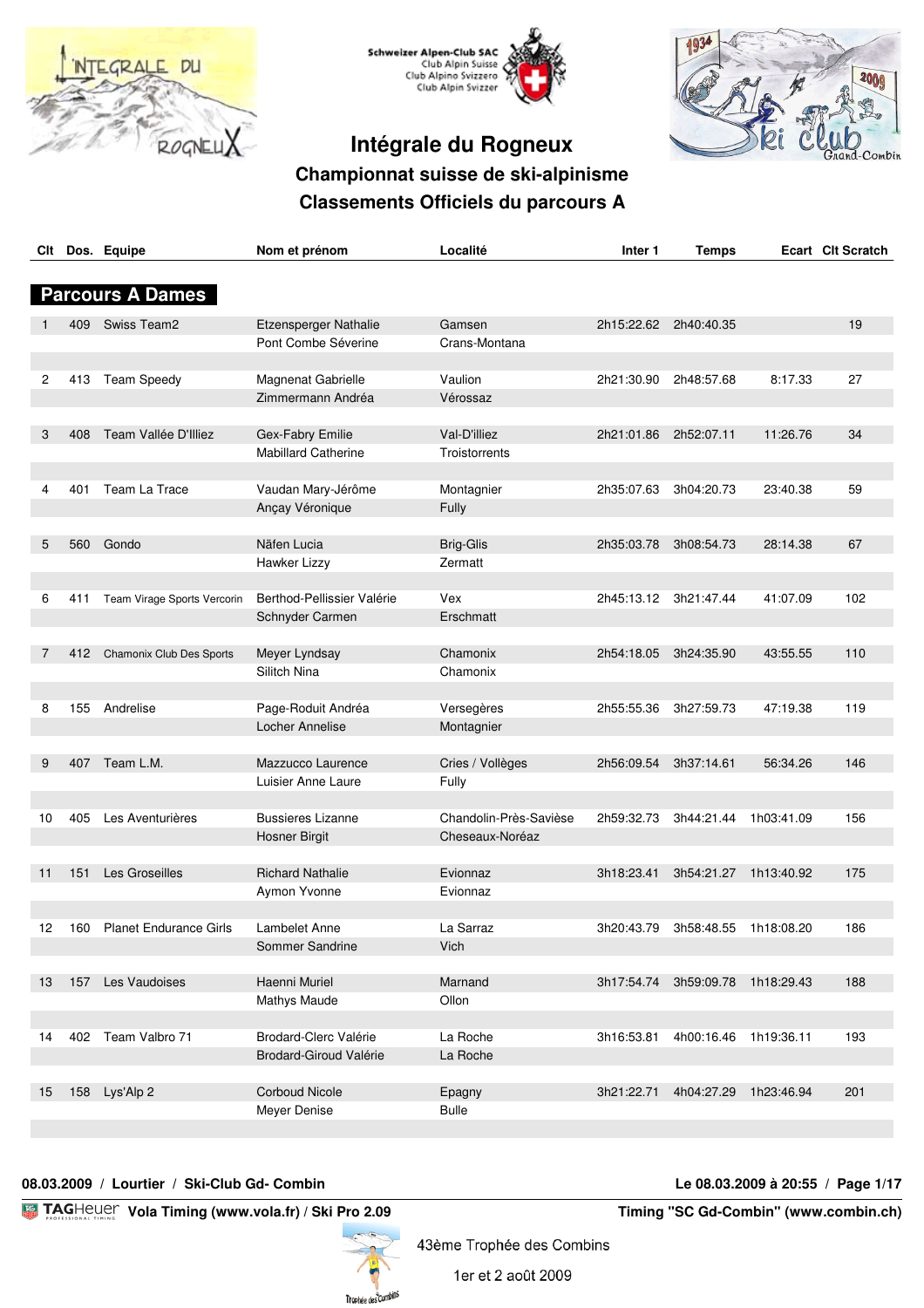| Clt |     | Dos. Equipe                                     | Nom et prénom          | Localité        | Inter <sub>1</sub> | <b>Temps</b> |            | Ecart CIt Scratch |
|-----|-----|-------------------------------------------------|------------------------|-----------------|--------------------|--------------|------------|-------------------|
|     |     |                                                 |                        |                 |                    |              |            |                   |
| 16  | 153 | Les Cow-Boys Suicidaires Frossard-Bruchez Aline |                        | Vollèges        | 3h44:59.57         | 4h23:33.78   | 1h42:53.43 | 236               |
|     |     |                                                 | Fellay Céline          | Villette        |                    |              |            |                   |
|     |     |                                                 |                        |                 |                    |              |            |                   |
| 17  | 410 | Ca                                              | Dupasquier Aline       | Morlon          | 3h44:06.69         | 4h27:05.55   | 1h46:25.20 | 245               |
|     |     |                                                 | Rey - Mermet Christel  | Morgins         |                    |              |            |                   |
|     |     |                                                 |                        |                 |                    |              |            |                   |
| 18  | 152 | Double B                                        | <b>Barras Sylviane</b> | <b>Broc</b>     | 3h40:59.07         | 4h28:35.61   | 1h47:55.26 | 247               |
|     |     |                                                 | <b>Blanc Françoise</b> | Châtel-St-Denis |                    |              |            |                   |
|     |     |                                                 |                        |                 |                    |              |            |                   |
| 19  | 156 | Les Voisines                                    | Lacarbonara Nathalie   | Sion            | 3h43:14.91         | 4h28:36.66   | 1h47:56.31 | 248               |
|     |     |                                                 | <b>Malcotti Esther</b> | Sion            |                    |              |            |                   |
|     |     |                                                 |                        |                 |                    |              |            |                   |
| 20  | 161 | Les Toutangueulettes                            | <b>Moulin Caroline</b> | Chamoson        | 3h54:16.52         | 4h33:03.92   | 1h52:23.57 | 259               |
|     |     |                                                 | Weidmann Eliane        | Martigny-Croix  |                    |              |            |                   |
|     |     |                                                 |                        |                 |                    |              |            |                   |
| 21  | 154 | Marmotte                                        | Chastellain Victoria   | Crissier        | 3h38:51.23         | 4h36:55.71   | 1h56:15.36 | 262               |
|     |     |                                                 | George Mary-Laure      | Savigny         |                    |              |            |                   |
|     |     |                                                 |                        |                 |                    |              |            |                   |
| 22  | 162 | Ni1Ni3Mais2Moricette                            | <b>Tornay Estelle</b>  | Orsières        | 4h14:00.56         | 4h57:54.56   | 2h17:14.21 | 275               |
|     |     |                                                 | Tornay Julie           | Orsières        |                    |              |            |                   |
|     |     |                                                 |                        |                 |                    |              |            |                   |

# **Parcours A Espoirs**

| 416                   | Suisse Team                 | <b>Theux Marcel</b>      | Orsières    | 2h03:07.61 | 2h25:08.42 |            | 6   |
|-----------------------|-----------------------------|--------------------------|-------------|------------|------------|------------|-----|
|                       |                             | Fellay Cyrille           | Le Châble   |            |            |            |     |
|                       |                             |                          |             |            |            |            |     |
| $\overline{2}$<br>417 | Team Dupasquier-Sports      | <b>Moret Gilles</b>      | Sâles       | 2h22:49.36 | 2h49:16.86 | 24:08.44   | 29  |
|                       |                             | Remy Cédric              | Charmey     |            |            |            |     |
|                       |                             |                          |             |            |            |            |     |
| 3<br>418              | <b>Oberwalliser Espoirs</b> | Imboden Alexander        | Täsch       | 2h31:27.73 | 2h57:59.43 | 32:51.01   | 49  |
|                       |                             | Venetz Philipp           | <b>Brig</b> |            |            |            |     |
|                       |                             |                          |             |            |            |            |     |
| 414<br>4              | Entremont Ski Alpi          | Gabioud Jules-Henri      | Orsières    | 2h33:30.42 | 3h02:58.19 | 37:49.77   | 55  |
|                       |                             | Delitroz Maxime          | Cries       |            |            |            |     |
|                       |                             |                          |             |            |            |            |     |
| 5<br>415              | Les Gruyèriens              | <b>Etter Sylvain</b>     | Vuadens     | 2h40:20.39 | 3h12:09.64 | 47:01.22   | 77  |
|                       |                             | Ding Samuel              | La Roche    |            |            |            |     |
|                       |                             |                          |             |            |            |            |     |
| 6<br>165              | Les Babous Du Rogneux       | <b>Bruchez Alexandre</b> | Villette    | 3h20:04.27 | 3h50:31.27 | 1h25:22.85 | 167 |
|                       |                             | Deslarzes Julien         | Versegères  |            |            |            |     |
|                       |                             |                          |             |            |            |            |     |
| 166<br>7              | <b>Team Beaux Sites</b>     | <b>Carron Fabrice</b>    | Fully       | 3h21:37.60 | 3h57:05.89 | 1h31:57.47 | 183 |
|                       |                             | Luisier Pierre-Maurice   | Fully       |            |            |            |     |
|                       |                             |                          |             |            |            |            |     |
| 8<br>167              | Team Chasseral 1            | Meixenberger Jérôme      | <b>Nods</b> | 3h39:29.64 | 4h13:31.11 | 1h48:22.69 | 215 |
|                       |                             | Mettler Jonas            | Lamboing    |            |            |            |     |
|                       |                             |                          |             |            |            |            |     |
| 163<br>9              | <b>Les Petits Biscuits</b>  | Normand Véronique        | Vétroz      | 3h44:16.52 | 4h22:46.99 | 1h57:38.57 | 235 |
|                       |                             | Bruchez Grégoire         | Le Châble   |            |            |            |     |
|                       |                             |                          |             |            |            |            |     |
| 164<br>10             | Team François               | Darbellay François       | Liddes      | 4h44:28.84 | 5h35:51.74 | 3h10:43.32 | 291 |
|                       |                             | Coppey François          | Orsières    |            |            |            |     |
|                       |                             |                          |             |            |            |            |     |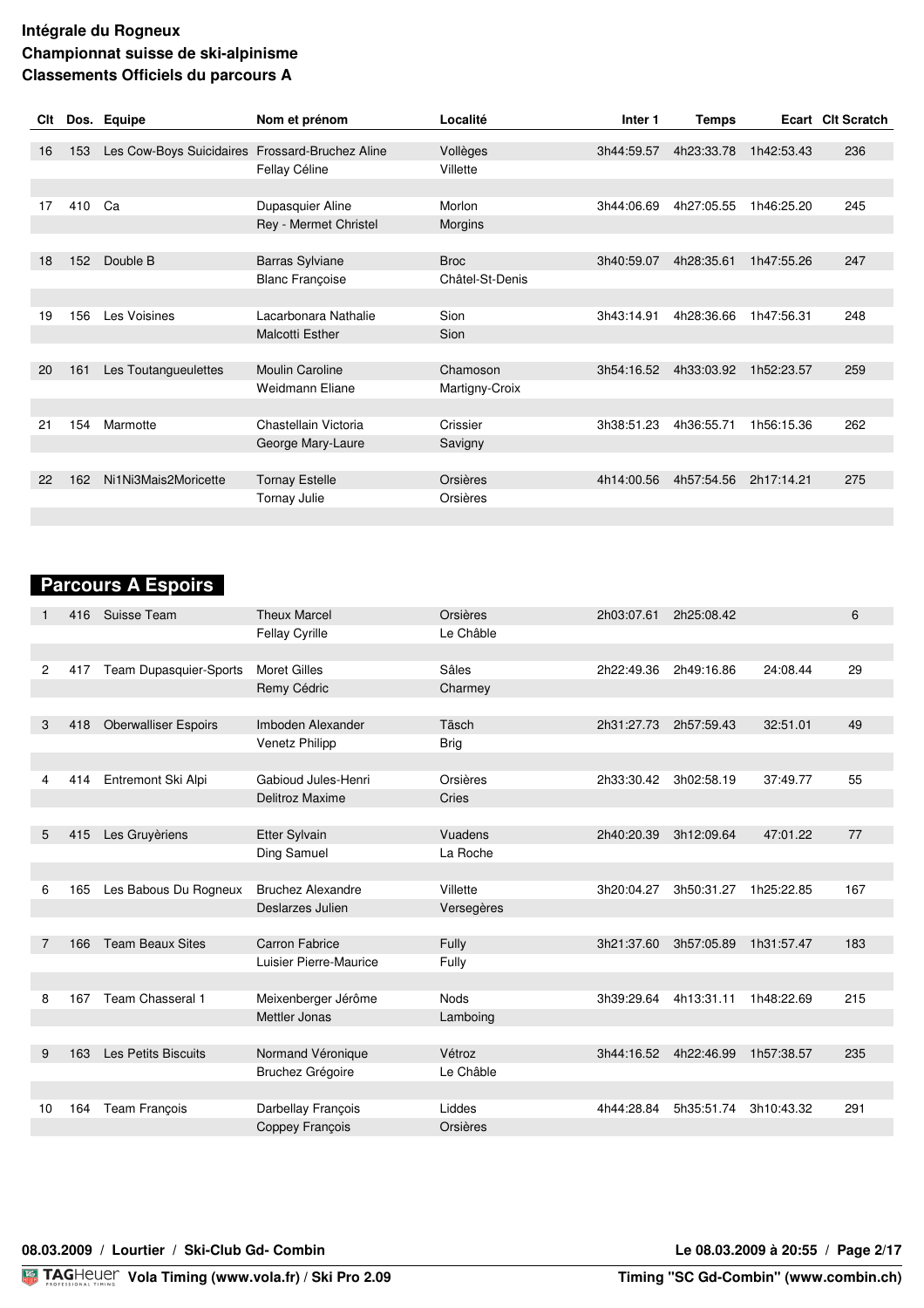|    |     | Clt Dos. Equipe                            | Nom et prénom                       | Localité               | Inter <sub>1</sub> | <b>Temps</b>          |          | Ecart Clt Scratch |
|----|-----|--------------------------------------------|-------------------------------------|------------------------|--------------------|-----------------------|----------|-------------------|
|    |     |                                            |                                     |                        |                    |                       |          |                   |
|    |     | <b>Parcours A Seniors</b>                  |                                     |                        |                    |                       |          |                   |
|    |     |                                            |                                     |                        |                    |                       |          |                   |
|    | 450 | Swiss Team Gd-Combin                       | <b>Troillet Florent</b>             | Lourtier               | 1h46:35.79         | 2h08:06.81            |          | 1                 |
|    |     |                                            | Epiney Sébastien                    | Nendaz                 |                    |                       |          |                   |
|    |     |                                            |                                     |                        |                    |                       |          |                   |
| 2  | 434 | Swiss Team Gardes Frontière Ecoeur Yannick |                                     | Morgins                | 1h50:12.29         | 2h08:14.38            | 7.57     | $\overline{c}$    |
|    |     |                                            | <b>Bruchez Pierre</b>               | Fully                  |                    |                       |          |                   |
|    |     |                                            |                                     |                        |                    |                       |          |                   |
| 3  | 481 | Mjd.Ch                                     | Masserey Jean-Daniel                | Haute-Nendaz           | 1h52:52.28         | 2h13:13.73            | 5:06.92  | 3                 |
|    |     |                                            | Rey Jean-Yves                       | Lens                   |                    |                       |          |                   |
|    |     |                                            |                                     |                        |                    |                       |          |                   |
| 4  | 555 | Swiss-Team 10                              | <b>Farquet Ernest</b>               | Le Levron              | 1h54:40.83         | 2h15:26.72            | 7:19.91  | 4                 |
|    |     |                                            | Moret Didier                        | Salles                 |                    |                       |          |                   |
| 5  | 553 | Vaud Valais                                |                                     | Val-D'illiez           | 1h59:22.30         | 2h18:51.53            | 10:44.72 | 5                 |
|    |     |                                            | Gex-Fabry Grégory<br>Ginier Reynold | La Comballaz           |                    |                       |          |                   |
|    |     |                                            |                                     |                        |                    |                       |          |                   |
| 6  | 441 | Virage Sports                              | Gygax Alain                         | Noës                   | 2h07:05.05         | 2h29:01.15            | 20:54.34 | 9                 |
|    |     |                                            | Craviolini Jean-Christophe          | Vercorin               |                    |                       |          |                   |
|    |     |                                            |                                     |                        |                    |                       |          |                   |
| 7  | 449 | Team Valerette 1                           | Jean Antoine                        | Ayent                  | 2h08:00.97         | 2h31:25.32            | 23:18.51 | 10                |
|    |     |                                            | Dussex Eric                         | Nendaz                 |                    |                       |          |                   |
|    |     |                                            |                                     |                        |                    |                       |          |                   |
| 8  | 467 | Mendez-Delamorclaz                         | Delamorclaz Thomas                  | Villette               | 2h11:55.13         | 2h32:26.37            | 24:19.56 | 11                |
|    |     |                                            | Mendez Sébastien                    | Montagnier             |                    |                       |          |                   |
|    |     |                                            |                                     |                        |                    |                       |          |                   |
| 9  | 420 | Les Gégés                                  | Bagnoud Gérard                      | Genève                 | 2h14:01.15         | 2h36:49.14            | 28:42.33 | 14                |
|    |     |                                            | Anzenberger Gérard                  | Réchy                  |                    |                       |          |                   |
|    |     |                                            |                                     |                        |                    |                       |          |                   |
| 10 | 489 | La Gruyère I                               | Charrière Eric                      | Cerniat                | 2h11:31.64         | 2h37:07.67            | 29:00.86 | 15                |
|    |     |                                            | <b>Schuwey Pius</b>                 | Jaun                   |                    |                       |          |                   |
|    |     |                                            |                                     |                        |                    |                       |          |                   |
| 11 | 456 | <b>Crossroad Cycles</b>                    | <b>Grossrieder Olivier</b>          | Les Valettes           | 2h19:53.64         | 2h40:34.17            | 32:27.36 | 17                |
|    |     |                                            | Golay Florian                       | Médières               |                    |                       |          |                   |
|    |     |                                            |                                     |                        |                    |                       |          |                   |
| 12 | 473 | Torgon Skialpi li                          | Müller Jan                          | Torgon                 |                    | 2h13:39.93 2h41:21.35 | 33:14.54 | 20                |
|    |     |                                            | Nanchen Lionel                      | Flanthey               |                    |                       |          |                   |
|    |     |                                            |                                     |                        |                    |                       |          |                   |
| 13 | 552 | Les Vorosses                               | Ducret Sylvain                      | Saint Paul En Chablais | 2h21:10.65         | 2h46:43.84            | 38:37.03 | 23                |
|    |     |                                            | Sache Florian                       | Chevenoz               |                    |                       |          |                   |
|    |     |                                            |                                     |                        |                    |                       |          |                   |
| 14 | 491 | Au Montagn'Art                             | Philipona Nicolas                   | Remfaufens             | 2h21:46.49         | 2h48:08.37            | 40:01.56 | 25                |
|    |     |                                            | Séchaud Joël                        | <b>Bex</b>             |                    |                       |          |                   |
|    | 476 | Portail-Nature.Ch                          | Pellissier Joachim                  |                        |                    |                       |          | 26                |
| 15 |     |                                            | Ramel Alain                         | Fully<br>Château-D'oex | 2h21:04.91         | 2h48:20.40            | 40:13.59 |                   |
|    |     |                                            |                                     |                        |                    |                       |          |                   |
| 16 | 474 | Pittex-Cuennet                             | Cuennet Jean-François               | <b>Bulle</b>           | 2h24:02.53         | 2h50:58.58            | 42:51.77 | 31                |
|    |     |                                            | Pittex Christian                    | La Forclaz             |                    |                       |          |                   |
|    |     |                                            |                                     |                        |                    |                       |          |                   |
| 17 | 445 | Team Valerettealtiski                      | <b>Fellay Eric</b>                  | Liddes                 | 2h26:42.01         | 2h51:22.87            | 43:16.06 | 32                |
|    |     |                                            | Debons Valentin                     | Savièse                |                    |                       |          |                   |
|    |     |                                            |                                     |                        |                    |                       |          |                   |
| 18 | 443 | Darbellay Ski Team                         | Darbellay Alain                     | Erde                   | 2h24:29.99         | 2h51:26.17            | 43:19.36 | 33                |
|    |     |                                            | Darbellay Luc                       | Martigny               |                    |                       |          |                   |
|    |     |                                            |                                     |                        |                    |                       |          |                   |
| 19 | 558 | Kessler-Dessibourg                         | Kessler Bertrand                    | Orsonnens              | 2h19:26.98         | 2h52:30.78            | 44:23.97 | 37                |
|    |     |                                            | Dessibourg Benoît                   | Avry-Sur-Matran        |                    |                       |          |                   |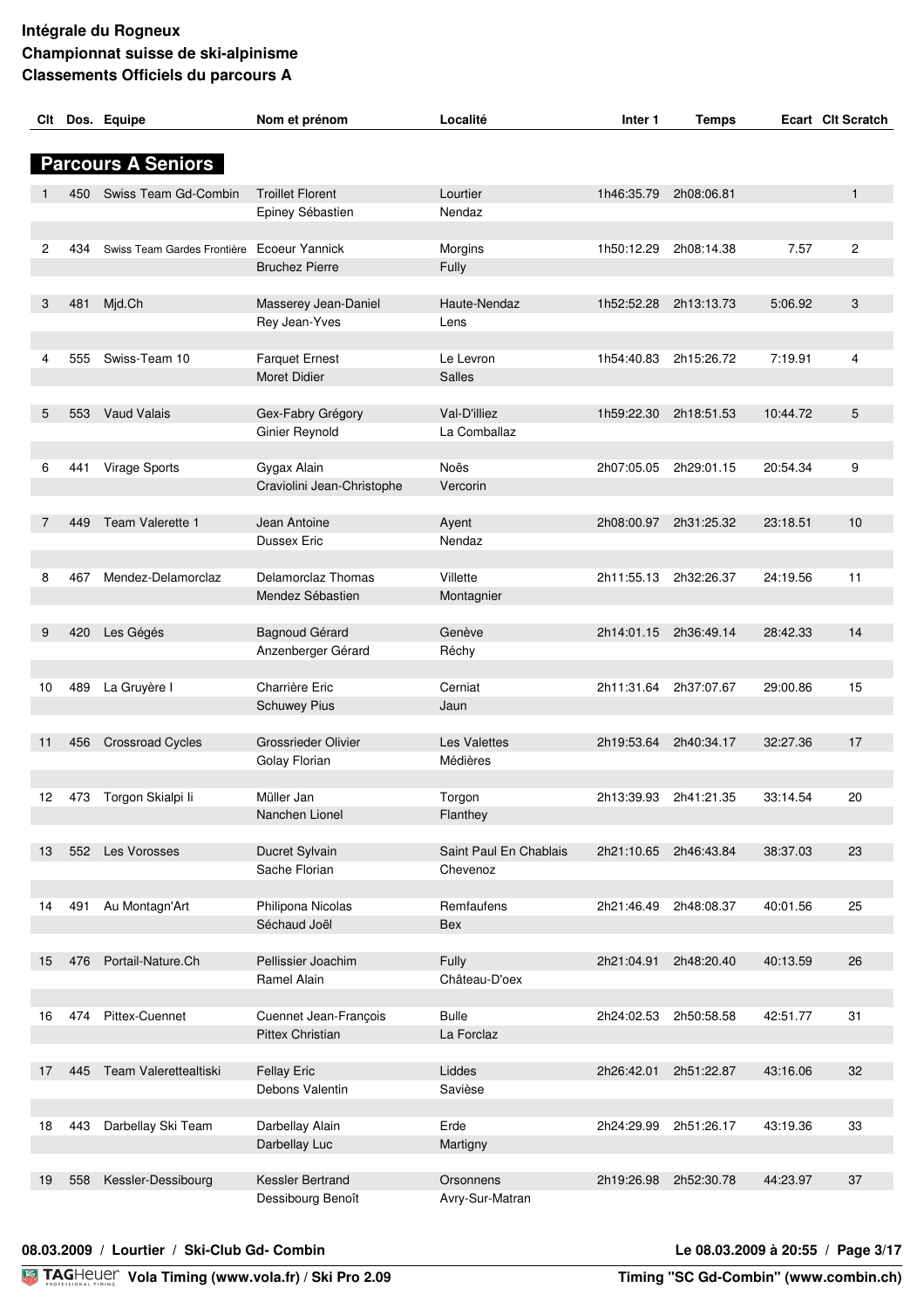| Clt |     | Dos. Equipe                    | Nom et prénom                                 | Localité               | Inter 1    | <b>Temps</b> |            | Ecart Clt Scratch |
|-----|-----|--------------------------------|-----------------------------------------------|------------------------|------------|--------------|------------|-------------------|
|     |     |                                |                                               |                        |            |              |            |                   |
|     |     |                                |                                               |                        |            |              |            |                   |
| 20  | 426 | Sc Obergoms                    | Vogt Urs                                      | Münster                | 2h18:59.21 | 2h52:32.83   | 44:26.02   | 38                |
|     |     |                                | <b>Biffiger Christian</b>                     | Glis                   |            |              |            |                   |
| 21  | 494 | Valerette Altiski              | <b>Badoux Patrick</b>                         | <b>Bex</b>             | 2h27:41.90 | 2h52:44.42   | 44:37.61   | 39                |
|     |     |                                | Tâche Laurent                                 | Choëx                  |            |              |            |                   |
|     |     |                                |                                               |                        |            |              |            |                   |
| 22  | 419 | In Vince Veritas               | <b>Bessard François</b>                       | Vollèges               | 2h24:36.85 | 2h52:55.81   | 44:49.00   | 40                |
|     |     |                                | <b>Abbet Vincent</b>                          | Vernayaz               |            |              |            |                   |
|     |     |                                |                                               |                        |            |              |            |                   |
| 23  | 427 | Alliance Nord-Sud!             | Clément Arnaud                                | Avry                   | 2h28:11.56 | 2h53:43.07   | 45:36.26   | 41                |
|     |     |                                | <b>Blanc Yann</b>                             | Châtel-St-Denis        |            |              |            |                   |
|     |     |                                |                                               |                        |            |              |            |                   |
| 24  | 501 | Torgon Skialpi                 | Mariaux Christian                             | Torgon                 | 2h30:01.20 | 2h53:51.40   | 45:44.59   | 42                |
|     |     |                                | Voeffray Julien                               | Torgon                 |            |              |            |                   |
|     |     |                                |                                               |                        |            |              |            |                   |
| 25  | 440 | Les Phoqueux Du Jura           | Schupbach Laurent                             | Le Brassus             | 2h26:31.54 | 2h54:23.45   | 46:16.64   | 43                |
|     |     |                                | Court Christian                               | Orbe                   |            |              |            |                   |
|     |     |                                |                                               |                        |            |              |            |                   |
| 26  | 452 | Cave 2 Rives                   | Fournier Lucien                               | Sion                   | 2h28:06.81 | 2h56:15.23   | 48:08.42   | 45                |
|     |     |                                | Fournier Christophe                           | Nendaz                 |            |              |            |                   |
|     |     |                                |                                               | Chesières              |            |              |            | 46                |
| 27  | 499 | Altmann /Haute Pression Sports | <b>Testuz Patrick</b><br><b>Turrian Denis</b> | Chateau D Oex          | 2h30:40.16 | 2h56:32.14   | 48:25.33   |                   |
|     |     |                                |                                               |                        |            |              |            |                   |
| 28  | 500 | Giraffe'S Team 2               | <b>Balduchelli Yan</b>                        | Martigny-Croix         | 2h26:48.30 | 2h56:35.54   | 48:28.73   | 47                |
|     |     |                                | Veyrand Julien                                | Massongex              |            |              |            |                   |
|     |     |                                |                                               |                        |            |              |            |                   |
| 29  | 563 | L'idée cuisine                 | <b>Monnet Vincent</b>                         | <b>Isérables</b>       | 2h32:44.71 | 2h57:19.28   | 49:12.47   | 48                |
|     |     |                                | Debons Frédéric                               | Savièse                |            |              |            |                   |
|     |     |                                |                                               |                        |            |              |            |                   |
| 30  | 471 | Borgeat Electricité Sa         | Perruchoud Ludovic                            | Chalais                | 2h29:25.85 | 3h01:29.22   | 53:22.41   | 52                |
|     |     |                                | Monnet Stéphane                               | Miège                  |            |              |            |                   |
|     |     |                                |                                               |                        |            |              |            |                   |
| 31  | 436 | <b>Giraffe Team</b>            | Chambovey Edouard                             | Collonges              | 2h35:41.67 | 3h02:53.69   | 54:46.88   | 53                |
|     |     |                                | Chambovey André                               | Collonges              |            |              |            |                   |
|     |     |                                |                                               |                        |            |              |            |                   |
| 32  |     | 492 Gremaud-Seydoux            | Gremaud François                              | Sâles                  | 2h29:28.59 | 3h02:54.80   | 54:47.99   | 54                |
|     |     |                                | Seydoux William                               | Château-D'oex          |            |              |            |                   |
|     |     | Goms Simplon                   | Imoberdorf Charly                             | Münster                | 2h34:22.77 | 3h03:24.28   | 55:17.47   | 56                |
| 33  | 421 |                                | <b>Arnold Norbert</b>                         | Simplon Dorf           |            |              |            |                   |
|     |     |                                |                                               |                        |            |              |            |                   |
| 34  | 498 | Châtel                         | <b>Bugnard Bertrand</b>                       | Châtel-Sur-Montsalvens | 2h36:55.88 | 3h04:15.56   | 56:08.75   | 58                |
|     |     |                                | <b>Tornare Alain</b>                          | Châtel-Sur-Montsalvens |            |              |            |                   |
|     |     |                                |                                               |                        |            |              |            |                   |
| 35  | 477 | Team Signal-La Vignolle        | Rapillard Laurent                             | Fully                  | 2h33:27.02 | 3h04:36.62   | 56:29.81   | 60                |
|     |     |                                | Rapillard Arnaud                              | Conthey                |            |              |            |                   |
|     |     |                                |                                               |                        |            |              |            |                   |
| 36  | 490 | Team Schuwey-Bois.Ch           | Favre Sébastien                               | <b>Bulle</b>           | 2h33:11.61 | 3h05:48.31   | 57:41.50   | 64                |
|     |     |                                | <b>Schuwey Philippe</b>                       | Le Mouret              |            |              |            |                   |
|     |     |                                |                                               |                        |            |              |            |                   |
| 37  | 462 | Flora                          | Walpen Sascha                                 | Termen                 | 2h38:54.50 | 3h06:26.32   | 58:19.51   | 65                |
|     |     |                                | Imhof Stefan                                  | Visp                   |            |              |            |                   |
|     |     |                                |                                               |                        |            |              |            |                   |
| 38  | 465 | Maret                          | Maret Sylvain                                 | Montagnier             | 2h40:56.89 | 3h08:16.19   | 1h00:09.38 | 66                |
|     |     |                                | <b>Maret Nicolas</b>                          | Versegères             |            |              |            |                   |
|     |     |                                |                                               |                        |            |              |            |                   |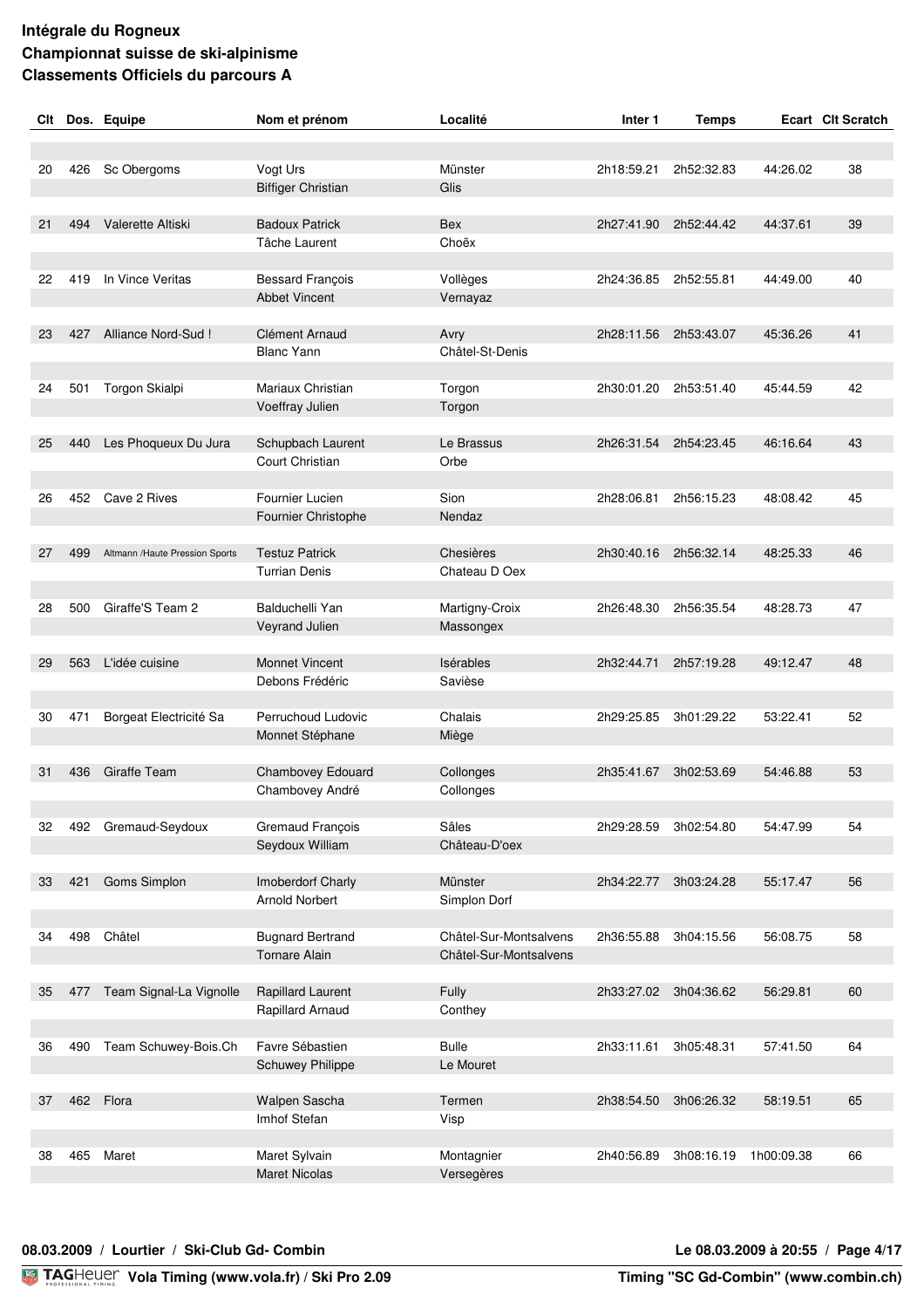| Ski Club Cerniat<br>Charrière Alain<br>422<br>68<br>39<br>Niederwangen<br>2h43:22.78<br>3h09:09.31<br>1h01:02.50<br><b>Bapst Philippe</b><br>Crésuz<br>Team Somlaproz<br>69<br><b>Farquet Roland</b><br>Orsières<br>2h37:46.90<br>3h09:55.57 1h01:48.76<br>40<br>168<br><b>Abbet Philippe</b><br>Orsières<br>435 Lonzianer<br><b>Escher Louis</b><br>Termen<br>2h37:20.70<br>3h10:15.47<br>1h02:08.66<br>71<br>41<br>Cascio Jamie<br>Visp<br>72<br><b>Team Fede</b><br>Mathys Jean-Marc<br>Ollon<br>3h10:19.77<br>1h02:12.96<br>497<br>2h34:01.20<br>42<br><b>Thomi Michael</b><br>Marnand<br>487 Team Sumiters<br><b>Balet Philippe</b><br>Arbaz<br>2h40:10.61<br>3h11:00.80<br>1h02:53.99<br>74<br>43<br>Savioz Johan<br>Arbaz<br>423 Casoars<br>2h41:01.27 3h11:32.09<br>75<br>Hugon Freddy<br>Martigny-Croix<br>1h03:25.28<br>44<br><b>Berra Pascal</b><br>Troistorrents<br>493 Danmark<br><b>Gremaud Nicolas</b><br><b>Bulle</b><br>2h38:05.04 3h11:58.43<br>1h03:51.62<br>76<br>45<br>Slinger Marc<br>Corminboeuf<br>444 Vd-Vs<br>Tissières Cédric<br>3h12:23.39<br>78<br>Martigny<br>2h38:52.16<br>1h04:16.58<br>46<br>Chésières<br>De Lattre Christophe<br>Le Châble<br>Fly Time Team<br><b>Carron Thierry</b><br>2h43:20.15 3h12:50.07<br>1h04:43.26<br>79<br>47<br>233<br>Portner Frédéric<br>Villette<br>Team Pierre-Avoi<br>Verbier<br>2h46:59.15 3h12:53.72 1h04:46.91<br>80<br>Perraudin Hugo<br>48<br>243<br><b>Stettler Yves</b><br>Verbier<br><b>Melly Mello</b><br>Melly Claude<br>Ayer<br>2h45:48.05<br>3h12:56.79<br>1h04:49.98<br>81<br>49<br>466<br>Melly Jérémie<br>Ayer<br>Ski Club Etablons<br>Vollèges<br>3h13:47.37 1h05:40.56<br>83<br>252<br>Terrettaz Rodrigue<br>2h48:51.20<br>50<br>Vouillamoz Blaise<br>Chataignier<br>433 La Berra<br>Jordan Dominique<br>La Roche<br>51<br>2h44:21.94 3h14:24.78 1h06:17.97<br>84<br><b>Brodard Damien</b><br>La Roche<br>178 Chernex<br><b>Bornet Gilles</b><br>85<br>Chernex<br>2h44:03.19 3h14:29.11<br>1h06:22.30<br>52<br><b>Bornet Pierre</b><br>Chernex<br>486 Cspl<br><b>Cordey David</b><br>88<br><b>Bottens</b><br>2h39:15.09 3h16:30.15<br>1h08:23.34<br>53<br>Salomon Philippe<br>Fully<br>Muraz-Sierre<br>Gonus Alain<br>559<br>Sierre<br>90<br>2h43:50.81<br>3h17:24.24 1h09:17.43<br>54<br><b>Bourdin Olivier</b><br>Sion<br>Team Céc & Vins<br>Pasche Cécile<br>94<br>472<br>Maracon<br>2h45:23.41<br>3h19:43.06<br>1h11:36.25<br>55 | Clt | Dos. Equipe | Nom et prénom  | Localité | Inter <sub>1</sub> | <b>Temps</b> | Ecart Clt Scratch |
|-------------------------------------------------------------------------------------------------------------------------------------------------------------------------------------------------------------------------------------------------------------------------------------------------------------------------------------------------------------------------------------------------------------------------------------------------------------------------------------------------------------------------------------------------------------------------------------------------------------------------------------------------------------------------------------------------------------------------------------------------------------------------------------------------------------------------------------------------------------------------------------------------------------------------------------------------------------------------------------------------------------------------------------------------------------------------------------------------------------------------------------------------------------------------------------------------------------------------------------------------------------------------------------------------------------------------------------------------------------------------------------------------------------------------------------------------------------------------------------------------------------------------------------------------------------------------------------------------------------------------------------------------------------------------------------------------------------------------------------------------------------------------------------------------------------------------------------------------------------------------------------------------------------------------------------------------------------------------------------------------------------------------------------------------------------------------------------------------------------------------------------------------------------------------------------------------------------------------------------------------------------------------------------------------------------------------------------------------------------------------------------------------------------------------|-----|-------------|----------------|----------|--------------------|--------------|-------------------|
|                                                                                                                                                                                                                                                                                                                                                                                                                                                                                                                                                                                                                                                                                                                                                                                                                                                                                                                                                                                                                                                                                                                                                                                                                                                                                                                                                                                                                                                                                                                                                                                                                                                                                                                                                                                                                                                                                                                                                                                                                                                                                                                                                                                                                                                                                                                                                                                                                         |     |             |                |          |                    |              |                   |
|                                                                                                                                                                                                                                                                                                                                                                                                                                                                                                                                                                                                                                                                                                                                                                                                                                                                                                                                                                                                                                                                                                                                                                                                                                                                                                                                                                                                                                                                                                                                                                                                                                                                                                                                                                                                                                                                                                                                                                                                                                                                                                                                                                                                                                                                                                                                                                                                                         |     |             |                |          |                    |              |                   |
|                                                                                                                                                                                                                                                                                                                                                                                                                                                                                                                                                                                                                                                                                                                                                                                                                                                                                                                                                                                                                                                                                                                                                                                                                                                                                                                                                                                                                                                                                                                                                                                                                                                                                                                                                                                                                                                                                                                                                                                                                                                                                                                                                                                                                                                                                                                                                                                                                         |     |             |                |          |                    |              |                   |
|                                                                                                                                                                                                                                                                                                                                                                                                                                                                                                                                                                                                                                                                                                                                                                                                                                                                                                                                                                                                                                                                                                                                                                                                                                                                                                                                                                                                                                                                                                                                                                                                                                                                                                                                                                                                                                                                                                                                                                                                                                                                                                                                                                                                                                                                                                                                                                                                                         |     |             |                |          |                    |              |                   |
|                                                                                                                                                                                                                                                                                                                                                                                                                                                                                                                                                                                                                                                                                                                                                                                                                                                                                                                                                                                                                                                                                                                                                                                                                                                                                                                                                                                                                                                                                                                                                                                                                                                                                                                                                                                                                                                                                                                                                                                                                                                                                                                                                                                                                                                                                                                                                                                                                         |     |             |                |          |                    |              |                   |
|                                                                                                                                                                                                                                                                                                                                                                                                                                                                                                                                                                                                                                                                                                                                                                                                                                                                                                                                                                                                                                                                                                                                                                                                                                                                                                                                                                                                                                                                                                                                                                                                                                                                                                                                                                                                                                                                                                                                                                                                                                                                                                                                                                                                                                                                                                                                                                                                                         |     |             |                |          |                    |              |                   |
|                                                                                                                                                                                                                                                                                                                                                                                                                                                                                                                                                                                                                                                                                                                                                                                                                                                                                                                                                                                                                                                                                                                                                                                                                                                                                                                                                                                                                                                                                                                                                                                                                                                                                                                                                                                                                                                                                                                                                                                                                                                                                                                                                                                                                                                                                                                                                                                                                         |     |             |                |          |                    |              |                   |
|                                                                                                                                                                                                                                                                                                                                                                                                                                                                                                                                                                                                                                                                                                                                                                                                                                                                                                                                                                                                                                                                                                                                                                                                                                                                                                                                                                                                                                                                                                                                                                                                                                                                                                                                                                                                                                                                                                                                                                                                                                                                                                                                                                                                                                                                                                                                                                                                                         |     |             |                |          |                    |              |                   |
|                                                                                                                                                                                                                                                                                                                                                                                                                                                                                                                                                                                                                                                                                                                                                                                                                                                                                                                                                                                                                                                                                                                                                                                                                                                                                                                                                                                                                                                                                                                                                                                                                                                                                                                                                                                                                                                                                                                                                                                                                                                                                                                                                                                                                                                                                                                                                                                                                         |     |             |                |          |                    |              |                   |
|                                                                                                                                                                                                                                                                                                                                                                                                                                                                                                                                                                                                                                                                                                                                                                                                                                                                                                                                                                                                                                                                                                                                                                                                                                                                                                                                                                                                                                                                                                                                                                                                                                                                                                                                                                                                                                                                                                                                                                                                                                                                                                                                                                                                                                                                                                                                                                                                                         |     |             |                |          |                    |              |                   |
|                                                                                                                                                                                                                                                                                                                                                                                                                                                                                                                                                                                                                                                                                                                                                                                                                                                                                                                                                                                                                                                                                                                                                                                                                                                                                                                                                                                                                                                                                                                                                                                                                                                                                                                                                                                                                                                                                                                                                                                                                                                                                                                                                                                                                                                                                                                                                                                                                         |     |             |                |          |                    |              |                   |
|                                                                                                                                                                                                                                                                                                                                                                                                                                                                                                                                                                                                                                                                                                                                                                                                                                                                                                                                                                                                                                                                                                                                                                                                                                                                                                                                                                                                                                                                                                                                                                                                                                                                                                                                                                                                                                                                                                                                                                                                                                                                                                                                                                                                                                                                                                                                                                                                                         |     |             |                |          |                    |              |                   |
|                                                                                                                                                                                                                                                                                                                                                                                                                                                                                                                                                                                                                                                                                                                                                                                                                                                                                                                                                                                                                                                                                                                                                                                                                                                                                                                                                                                                                                                                                                                                                                                                                                                                                                                                                                                                                                                                                                                                                                                                                                                                                                                                                                                                                                                                                                                                                                                                                         |     |             |                |          |                    |              |                   |
|                                                                                                                                                                                                                                                                                                                                                                                                                                                                                                                                                                                                                                                                                                                                                                                                                                                                                                                                                                                                                                                                                                                                                                                                                                                                                                                                                                                                                                                                                                                                                                                                                                                                                                                                                                                                                                                                                                                                                                                                                                                                                                                                                                                                                                                                                                                                                                                                                         |     |             |                |          |                    |              |                   |
|                                                                                                                                                                                                                                                                                                                                                                                                                                                                                                                                                                                                                                                                                                                                                                                                                                                                                                                                                                                                                                                                                                                                                                                                                                                                                                                                                                                                                                                                                                                                                                                                                                                                                                                                                                                                                                                                                                                                                                                                                                                                                                                                                                                                                                                                                                                                                                                                                         |     |             |                |          |                    |              |                   |
|                                                                                                                                                                                                                                                                                                                                                                                                                                                                                                                                                                                                                                                                                                                                                                                                                                                                                                                                                                                                                                                                                                                                                                                                                                                                                                                                                                                                                                                                                                                                                                                                                                                                                                                                                                                                                                                                                                                                                                                                                                                                                                                                                                                                                                                                                                                                                                                                                         |     |             |                |          |                    |              |                   |
|                                                                                                                                                                                                                                                                                                                                                                                                                                                                                                                                                                                                                                                                                                                                                                                                                                                                                                                                                                                                                                                                                                                                                                                                                                                                                                                                                                                                                                                                                                                                                                                                                                                                                                                                                                                                                                                                                                                                                                                                                                                                                                                                                                                                                                                                                                                                                                                                                         |     |             |                |          |                    |              |                   |
|                                                                                                                                                                                                                                                                                                                                                                                                                                                                                                                                                                                                                                                                                                                                                                                                                                                                                                                                                                                                                                                                                                                                                                                                                                                                                                                                                                                                                                                                                                                                                                                                                                                                                                                                                                                                                                                                                                                                                                                                                                                                                                                                                                                                                                                                                                                                                                                                                         |     |             |                |          |                    |              |                   |
|                                                                                                                                                                                                                                                                                                                                                                                                                                                                                                                                                                                                                                                                                                                                                                                                                                                                                                                                                                                                                                                                                                                                                                                                                                                                                                                                                                                                                                                                                                                                                                                                                                                                                                                                                                                                                                                                                                                                                                                                                                                                                                                                                                                                                                                                                                                                                                                                                         |     |             |                |          |                    |              |                   |
|                                                                                                                                                                                                                                                                                                                                                                                                                                                                                                                                                                                                                                                                                                                                                                                                                                                                                                                                                                                                                                                                                                                                                                                                                                                                                                                                                                                                                                                                                                                                                                                                                                                                                                                                                                                                                                                                                                                                                                                                                                                                                                                                                                                                                                                                                                                                                                                                                         |     |             |                |          |                    |              |                   |
|                                                                                                                                                                                                                                                                                                                                                                                                                                                                                                                                                                                                                                                                                                                                                                                                                                                                                                                                                                                                                                                                                                                                                                                                                                                                                                                                                                                                                                                                                                                                                                                                                                                                                                                                                                                                                                                                                                                                                                                                                                                                                                                                                                                                                                                                                                                                                                                                                         |     |             |                |          |                    |              |                   |
|                                                                                                                                                                                                                                                                                                                                                                                                                                                                                                                                                                                                                                                                                                                                                                                                                                                                                                                                                                                                                                                                                                                                                                                                                                                                                                                                                                                                                                                                                                                                                                                                                                                                                                                                                                                                                                                                                                                                                                                                                                                                                                                                                                                                                                                                                                                                                                                                                         |     |             |                |          |                    |              |                   |
|                                                                                                                                                                                                                                                                                                                                                                                                                                                                                                                                                                                                                                                                                                                                                                                                                                                                                                                                                                                                                                                                                                                                                                                                                                                                                                                                                                                                                                                                                                                                                                                                                                                                                                                                                                                                                                                                                                                                                                                                                                                                                                                                                                                                                                                                                                                                                                                                                         |     |             |                |          |                    |              |                   |
|                                                                                                                                                                                                                                                                                                                                                                                                                                                                                                                                                                                                                                                                                                                                                                                                                                                                                                                                                                                                                                                                                                                                                                                                                                                                                                                                                                                                                                                                                                                                                                                                                                                                                                                                                                                                                                                                                                                                                                                                                                                                                                                                                                                                                                                                                                                                                                                                                         |     |             |                |          |                    |              |                   |
|                                                                                                                                                                                                                                                                                                                                                                                                                                                                                                                                                                                                                                                                                                                                                                                                                                                                                                                                                                                                                                                                                                                                                                                                                                                                                                                                                                                                                                                                                                                                                                                                                                                                                                                                                                                                                                                                                                                                                                                                                                                                                                                                                                                                                                                                                                                                                                                                                         |     |             |                |          |                    |              |                   |
|                                                                                                                                                                                                                                                                                                                                                                                                                                                                                                                                                                                                                                                                                                                                                                                                                                                                                                                                                                                                                                                                                                                                                                                                                                                                                                                                                                                                                                                                                                                                                                                                                                                                                                                                                                                                                                                                                                                                                                                                                                                                                                                                                                                                                                                                                                                                                                                                                         |     |             |                |          |                    |              |                   |
|                                                                                                                                                                                                                                                                                                                                                                                                                                                                                                                                                                                                                                                                                                                                                                                                                                                                                                                                                                                                                                                                                                                                                                                                                                                                                                                                                                                                                                                                                                                                                                                                                                                                                                                                                                                                                                                                                                                                                                                                                                                                                                                                                                                                                                                                                                                                                                                                                         |     |             |                |          |                    |              |                   |
|                                                                                                                                                                                                                                                                                                                                                                                                                                                                                                                                                                                                                                                                                                                                                                                                                                                                                                                                                                                                                                                                                                                                                                                                                                                                                                                                                                                                                                                                                                                                                                                                                                                                                                                                                                                                                                                                                                                                                                                                                                                                                                                                                                                                                                                                                                                                                                                                                         |     |             |                |          |                    |              |                   |
|                                                                                                                                                                                                                                                                                                                                                                                                                                                                                                                                                                                                                                                                                                                                                                                                                                                                                                                                                                                                                                                                                                                                                                                                                                                                                                                                                                                                                                                                                                                                                                                                                                                                                                                                                                                                                                                                                                                                                                                                                                                                                                                                                                                                                                                                                                                                                                                                                         |     |             |                |          |                    |              |                   |
|                                                                                                                                                                                                                                                                                                                                                                                                                                                                                                                                                                                                                                                                                                                                                                                                                                                                                                                                                                                                                                                                                                                                                                                                                                                                                                                                                                                                                                                                                                                                                                                                                                                                                                                                                                                                                                                                                                                                                                                                                                                                                                                                                                                                                                                                                                                                                                                                                         |     |             |                |          |                    |              |                   |
|                                                                                                                                                                                                                                                                                                                                                                                                                                                                                                                                                                                                                                                                                                                                                                                                                                                                                                                                                                                                                                                                                                                                                                                                                                                                                                                                                                                                                                                                                                                                                                                                                                                                                                                                                                                                                                                                                                                                                                                                                                                                                                                                                                                                                                                                                                                                                                                                                         |     |             |                |          |                    |              |                   |
|                                                                                                                                                                                                                                                                                                                                                                                                                                                                                                                                                                                                                                                                                                                                                                                                                                                                                                                                                                                                                                                                                                                                                                                                                                                                                                                                                                                                                                                                                                                                                                                                                                                                                                                                                                                                                                                                                                                                                                                                                                                                                                                                                                                                                                                                                                                                                                                                                         |     |             |                |          |                    |              |                   |
|                                                                                                                                                                                                                                                                                                                                                                                                                                                                                                                                                                                                                                                                                                                                                                                                                                                                                                                                                                                                                                                                                                                                                                                                                                                                                                                                                                                                                                                                                                                                                                                                                                                                                                                                                                                                                                                                                                                                                                                                                                                                                                                                                                                                                                                                                                                                                                                                                         |     |             |                |          |                    |              |                   |
|                                                                                                                                                                                                                                                                                                                                                                                                                                                                                                                                                                                                                                                                                                                                                                                                                                                                                                                                                                                                                                                                                                                                                                                                                                                                                                                                                                                                                                                                                                                                                                                                                                                                                                                                                                                                                                                                                                                                                                                                                                                                                                                                                                                                                                                                                                                                                                                                                         |     |             |                |          |                    |              |                   |
|                                                                                                                                                                                                                                                                                                                                                                                                                                                                                                                                                                                                                                                                                                                                                                                                                                                                                                                                                                                                                                                                                                                                                                                                                                                                                                                                                                                                                                                                                                                                                                                                                                                                                                                                                                                                                                                                                                                                                                                                                                                                                                                                                                                                                                                                                                                                                                                                                         |     |             |                |          |                    |              |                   |
|                                                                                                                                                                                                                                                                                                                                                                                                                                                                                                                                                                                                                                                                                                                                                                                                                                                                                                                                                                                                                                                                                                                                                                                                                                                                                                                                                                                                                                                                                                                                                                                                                                                                                                                                                                                                                                                                                                                                                                                                                                                                                                                                                                                                                                                                                                                                                                                                                         |     |             |                |          |                    |              |                   |
|                                                                                                                                                                                                                                                                                                                                                                                                                                                                                                                                                                                                                                                                                                                                                                                                                                                                                                                                                                                                                                                                                                                                                                                                                                                                                                                                                                                                                                                                                                                                                                                                                                                                                                                                                                                                                                                                                                                                                                                                                                                                                                                                                                                                                                                                                                                                                                                                                         |     |             |                |          |                    |              |                   |
|                                                                                                                                                                                                                                                                                                                                                                                                                                                                                                                                                                                                                                                                                                                                                                                                                                                                                                                                                                                                                                                                                                                                                                                                                                                                                                                                                                                                                                                                                                                                                                                                                                                                                                                                                                                                                                                                                                                                                                                                                                                                                                                                                                                                                                                                                                                                                                                                                         |     |             |                |          |                    |              |                   |
|                                                                                                                                                                                                                                                                                                                                                                                                                                                                                                                                                                                                                                                                                                                                                                                                                                                                                                                                                                                                                                                                                                                                                                                                                                                                                                                                                                                                                                                                                                                                                                                                                                                                                                                                                                                                                                                                                                                                                                                                                                                                                                                                                                                                                                                                                                                                                                                                                         |     |             |                |          |                    |              |                   |
|                                                                                                                                                                                                                                                                                                                                                                                                                                                                                                                                                                                                                                                                                                                                                                                                                                                                                                                                                                                                                                                                                                                                                                                                                                                                                                                                                                                                                                                                                                                                                                                                                                                                                                                                                                                                                                                                                                                                                                                                                                                                                                                                                                                                                                                                                                                                                                                                                         |     |             |                |          |                    |              |                   |
|                                                                                                                                                                                                                                                                                                                                                                                                                                                                                                                                                                                                                                                                                                                                                                                                                                                                                                                                                                                                                                                                                                                                                                                                                                                                                                                                                                                                                                                                                                                                                                                                                                                                                                                                                                                                                                                                                                                                                                                                                                                                                                                                                                                                                                                                                                                                                                                                                         |     |             |                |          |                    |              |                   |
|                                                                                                                                                                                                                                                                                                                                                                                                                                                                                                                                                                                                                                                                                                                                                                                                                                                                                                                                                                                                                                                                                                                                                                                                                                                                                                                                                                                                                                                                                                                                                                                                                                                                                                                                                                                                                                                                                                                                                                                                                                                                                                                                                                                                                                                                                                                                                                                                                         |     |             |                |          |                    |              |                   |
|                                                                                                                                                                                                                                                                                                                                                                                                                                                                                                                                                                                                                                                                                                                                                                                                                                                                                                                                                                                                                                                                                                                                                                                                                                                                                                                                                                                                                                                                                                                                                                                                                                                                                                                                                                                                                                                                                                                                                                                                                                                                                                                                                                                                                                                                                                                                                                                                                         |     |             |                |          |                    |              |                   |
|                                                                                                                                                                                                                                                                                                                                                                                                                                                                                                                                                                                                                                                                                                                                                                                                                                                                                                                                                                                                                                                                                                                                                                                                                                                                                                                                                                                                                                                                                                                                                                                                                                                                                                                                                                                                                                                                                                                                                                                                                                                                                                                                                                                                                                                                                                                                                                                                                         |     |             |                |          |                    |              |                   |
|                                                                                                                                                                                                                                                                                                                                                                                                                                                                                                                                                                                                                                                                                                                                                                                                                                                                                                                                                                                                                                                                                                                                                                                                                                                                                                                                                                                                                                                                                                                                                                                                                                                                                                                                                                                                                                                                                                                                                                                                                                                                                                                                                                                                                                                                                                                                                                                                                         |     |             | Morlet Vincent | Saillon  |                    |              |                   |
|                                                                                                                                                                                                                                                                                                                                                                                                                                                                                                                                                                                                                                                                                                                                                                                                                                                                                                                                                                                                                                                                                                                                                                                                                                                                                                                                                                                                                                                                                                                                                                                                                                                                                                                                                                                                                                                                                                                                                                                                                                                                                                                                                                                                                                                                                                                                                                                                                         |     |             |                |          |                    |              |                   |
| Les Makalus<br>Dreyer Marc<br>Bois D'amont<br>95<br>439<br>3h20:13.69<br>1h12:06.88<br>56<br>2h38:29.93                                                                                                                                                                                                                                                                                                                                                                                                                                                                                                                                                                                                                                                                                                                                                                                                                                                                                                                                                                                                                                                                                                                                                                                                                                                                                                                                                                                                                                                                                                                                                                                                                                                                                                                                                                                                                                                                                                                                                                                                                                                                                                                                                                                                                                                                                                                 |     |             |                |          |                    |              |                   |
| <b>Coudurier Olivier</b><br>Pringy                                                                                                                                                                                                                                                                                                                                                                                                                                                                                                                                                                                                                                                                                                                                                                                                                                                                                                                                                                                                                                                                                                                                                                                                                                                                                                                                                                                                                                                                                                                                                                                                                                                                                                                                                                                                                                                                                                                                                                                                                                                                                                                                                                                                                                                                                                                                                                                      |     |             |                |          |                    |              |                   |
| Fardel-Délèze<br>96<br>Beytrison José<br>Mase<br>2h43:58.09<br>3h20:20.17<br>1h12:13.36<br>451<br>57                                                                                                                                                                                                                                                                                                                                                                                                                                                                                                                                                                                                                                                                                                                                                                                                                                                                                                                                                                                                                                                                                                                                                                                                                                                                                                                                                                                                                                                                                                                                                                                                                                                                                                                                                                                                                                                                                                                                                                                                                                                                                                                                                                                                                                                                                                                    |     |             |                |          |                    |              |                   |
| <b>Follonier Maurice</b><br>Mase                                                                                                                                                                                                                                                                                                                                                                                                                                                                                                                                                                                                                                                                                                                                                                                                                                                                                                                                                                                                                                                                                                                                                                                                                                                                                                                                                                                                                                                                                                                                                                                                                                                                                                                                                                                                                                                                                                                                                                                                                                                                                                                                                                                                                                                                                                                                                                                        |     |             |                |          |                    |              |                   |
|                                                                                                                                                                                                                                                                                                                                                                                                                                                                                                                                                                                                                                                                                                                                                                                                                                                                                                                                                                                                                                                                                                                                                                                                                                                                                                                                                                                                                                                                                                                                                                                                                                                                                                                                                                                                                                                                                                                                                                                                                                                                                                                                                                                                                                                                                                                                                                                                                         |     |             |                |          |                    |              |                   |
| <b>Team Paccot-Dessus</b><br>Guisolan David<br>Romanens<br>97<br>482<br>2h41:56.81<br>3h20:21.25 1h12:14.44<br>58                                                                                                                                                                                                                                                                                                                                                                                                                                                                                                                                                                                                                                                                                                                                                                                                                                                                                                                                                                                                                                                                                                                                                                                                                                                                                                                                                                                                                                                                                                                                                                                                                                                                                                                                                                                                                                                                                                                                                                                                                                                                                                                                                                                                                                                                                                       |     |             |                |          |                    |              |                   |

#### **08.03.2009 / Lourtier / Ski-Club Gd- Combin Le 08.03.2009 à 20:55 / Page 5/17**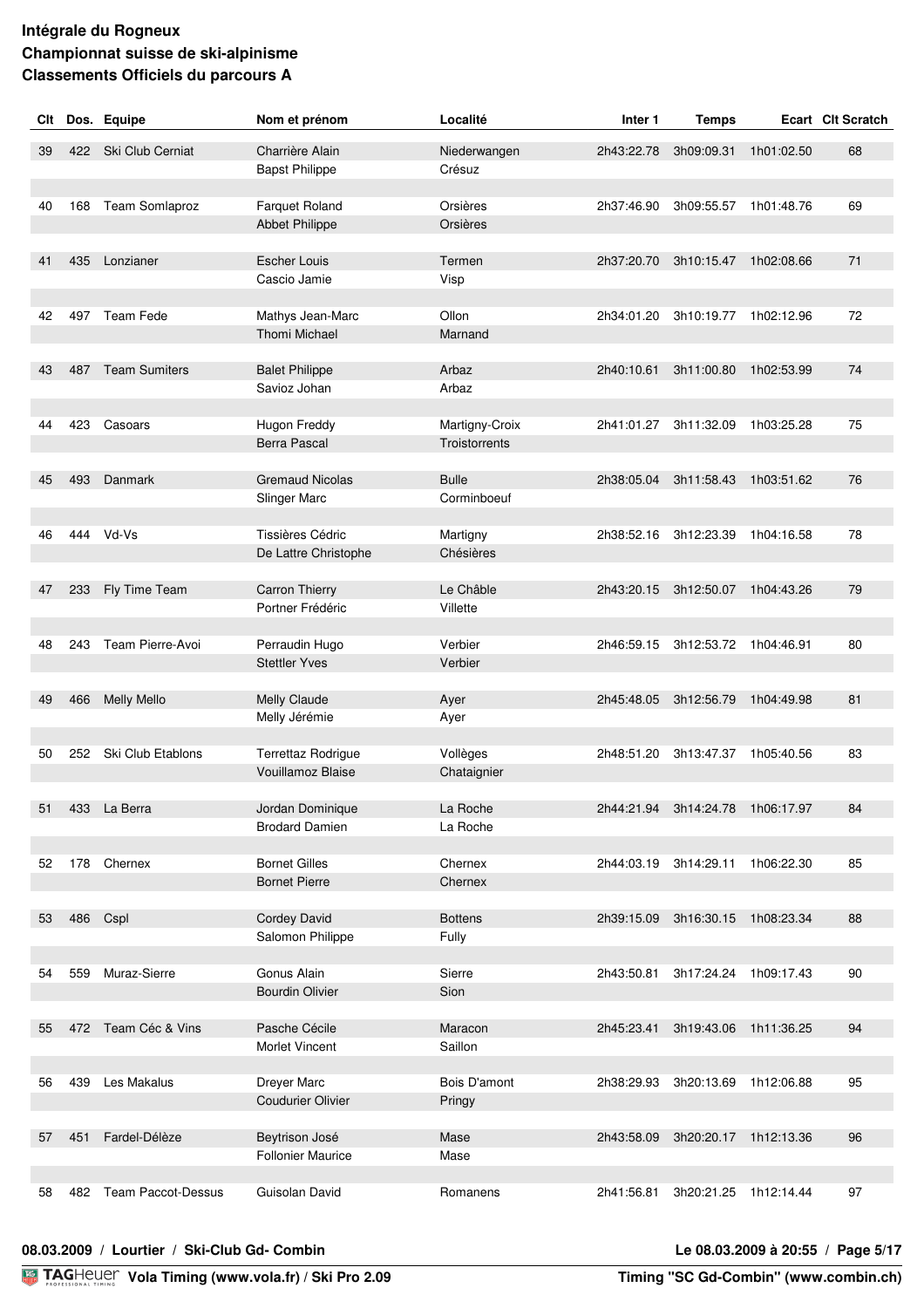| Clt |     | Dos. Equipe                             | Nom et prénom                                   | Localité                              | Inter 1    | <b>Temps</b>                     |            | Ecart Clt Scratch |
|-----|-----|-----------------------------------------|-------------------------------------------------|---------------------------------------|------------|----------------------------------|------------|-------------------|
|     |     |                                         | <b>Rossier Marcel</b>                           | Fiaugères                             |            |                                  |            |                   |
|     |     |                                         |                                                 |                                       |            |                                  |            |                   |
| 59  | 485 | Les Tsamets                             | <b>Fallet Mathieu</b>                           | Vollèges                              | 2h47:17.15 | 3h21:36.33                       | 1h13:29.52 | 99                |
|     |     |                                         | Salamin Stéphane                                | Muraz                                 |            |                                  |            |                   |
| 60  | 463 | La Bande À Manu Rossier Theytaz Vincent |                                                 | Miège                                 | 2h39:06.28 | 3h21:45.67                       | 1h13:38.86 | 101               |
|     |     |                                         | Juillerat Olivier                               | Savièse                               |            |                                  |            |                   |
|     |     |                                         |                                                 |                                       |            |                                  |            |                   |
| 61  | 226 | Team Mjd.Ch 2                           | Normand Christophe                              | Vétroz                                | 2h47:03.16 | 3h22:09.88                       | 1h14:03.07 | 103               |
|     |     |                                         | Normand Cédric                                  | Watt                                  |            |                                  |            |                   |
|     |     |                                         |                                                 |                                       |            |                                  |            |                   |
| 62  | 437 | Douane Francaise                        | <b>Gailland Mathieu</b><br><b>Cier Pierre</b>   | Saint Julien En Genevois<br>Abondance | 2h43:29.04 | 3h22:34.96                       | 1h14:28.15 | 104               |
|     |     |                                         |                                                 |                                       |            |                                  |            |                   |
| 63  |     | 217 Toutangueules 4                     | Bender Benoît                                   | Martigny                              | 2h51:38.20 | 3h22:35.11                       | 1h14:28.30 | 105               |
|     |     |                                         | Luisier Yves                                    | Fully                                 |            |                                  |            |                   |
|     |     |                                         |                                                 |                                       |            |                                  |            |                   |
| 64  |     | 247 Team La Trace 8                     | Buthey Stéphane                                 | Fully                                 | 2h49:36.59 | 3h23:06.10 1h14:59.29            |            | 106               |
|     |     |                                         | <b>Tornay Olivier</b>                           | <b>Martigny Croix</b>                 |            |                                  |            |                   |
| 65  | 199 | Team Gryon                              | Wehren Joël                                     | Gryon                                 | 2h41:48.98 | 3h23:19.55                       | 1h15:12.74 | 107               |
|     |     |                                         | Figueira Marco                                  | Châtel-St-Denis                       |            |                                  |            |                   |
|     |     |                                         |                                                 |                                       |            |                                  |            |                   |
| 66  |     | 478 Ca Vétroz                           | Hammer Simone                                   | Villette                              | 2h47:32.22 | 3h24:28.25                       | 1h16:21.44 | 109               |
|     |     |                                         | Reduce Christian                                | Vétroz                                |            |                                  |            |                   |
|     |     |                                         |                                                 |                                       |            |                                  |            |                   |
| 67  | 432 | Cas Moléson                             | Savoy Jean-François                             | Villars-S-Glâne                       | 2h52:54.75 | 3h24:50.27                       | 1h16:43.46 | 111               |
|     |     |                                         | <b>Brique Vincent</b>                           | Corminboeuf                           |            |                                  |            |                   |
| 68  | 176 | Team Bp                                 | Pellissier André                                | Sarreyer                              | 2h56:24.86 | 3h25:56.78                       | 1h17:49.97 | 113               |
|     |     |                                         | <b>Bocquel Dimitri</b>                          | Vollèges                              |            |                                  |            |                   |
|     |     |                                         |                                                 |                                       |            |                                  |            |                   |
| 69  | 442 | Antoine Et Daniel                       | Coquoz Daniel                                   | Verbier                               | 2h56:54.81 | 3h26:25.64                       | 1h18:18.83 | 114               |
|     |     |                                         | Darbellay Antoine                               | Verbier                               |            |                                  |            |                   |
| 70  | 225 | Toutangueules                           | Abbet Stéphane                                  | Martigny                              | 2h57:54.87 | 3h27:15.27 1h19:08.46            |            | 117               |
|     |     |                                         | Nicollerat Henri                                | Martigny                              |            |                                  |            |                   |
|     |     |                                         |                                                 |                                       |            |                                  |            |                   |
| 71  |     | 230 Les Trappus                         | <b>Rey Nicolas</b>                              | Corin                                 |            | 2h53:37.42 3h27:44.20            | 1h19:37.39 | 118               |
|     |     |                                         | Pernet Manu                                     | <b>Bramois</b>                        |            |                                  |            |                   |
|     |     |                                         |                                                 |                                       |            |                                  |            |                   |
| 72  |     | 177 Les Marmouttes                      | <b>Broccard Christian</b><br><b>Bonvin Eric</b> | Sierre<br>Sierre                      |            | 2h54:21.19 3h28:04.80 1h19:57.99 |            | 120               |
|     |     |                                         |                                                 |                                       |            |                                  |            |                   |
| 73  | 448 | Les Cousins Duboss'                     | Dubosson Frédéric                               | <b>Troistorrents</b>                  | 2h56:39.98 | 3h28:09.64                       | 1h20:02.83 | 122               |
|     |     |                                         | Dubosson Albin                                  | <b>Troistorrents</b>                  |            |                                  |            |                   |
|     |     |                                         |                                                 |                                       |            |                                  |            |                   |
| 74  | 460 | Vc Elite Susten                         | <b>Metry Michel</b>                             | Susten                                | 2h48:27.75 | 3h28:40.73                       | 1h20:33.92 | 123               |
|     |     |                                         | <b>Gruber Harry</b>                             | Susten                                |            |                                  |            |                   |
| 75  | 208 | Oxigene Montagne 1                      | Kolly Edmond                                    | Ependes                               | 2h57:59.81 | 3h29:38.06                       | 1h21:31.25 | 126               |
|     |     |                                         | Haas Romain                                     | Villars-Sur-Glâne                     |            |                                  |            |                   |
|     |     |                                         |                                                 |                                       |            |                                  |            |                   |
| 76  | 196 | Fordlaser Team                          | <b>Baillifard David</b>                         | Versegères                            | 3h01:29.86 | 3h30:05.10 1h21:58.29            |            | 128               |
|     |     |                                         | <b>Fellay Hugues</b>                            | Verbier                               |            |                                  |            |                   |
|     |     |                                         |                                                 |                                       |            |                                  |            |                   |
| 77  | 459 | Les Queuqueux                           | <b>Vuichard Gilles</b><br>Grandjean Armand      | Semsales<br>Albeuve                   | 2h58:56.60 | 3h30:29.58                       | 1h22:22.77 | 130               |
|     |     |                                         |                                                 |                                       |            |                                  |            |                   |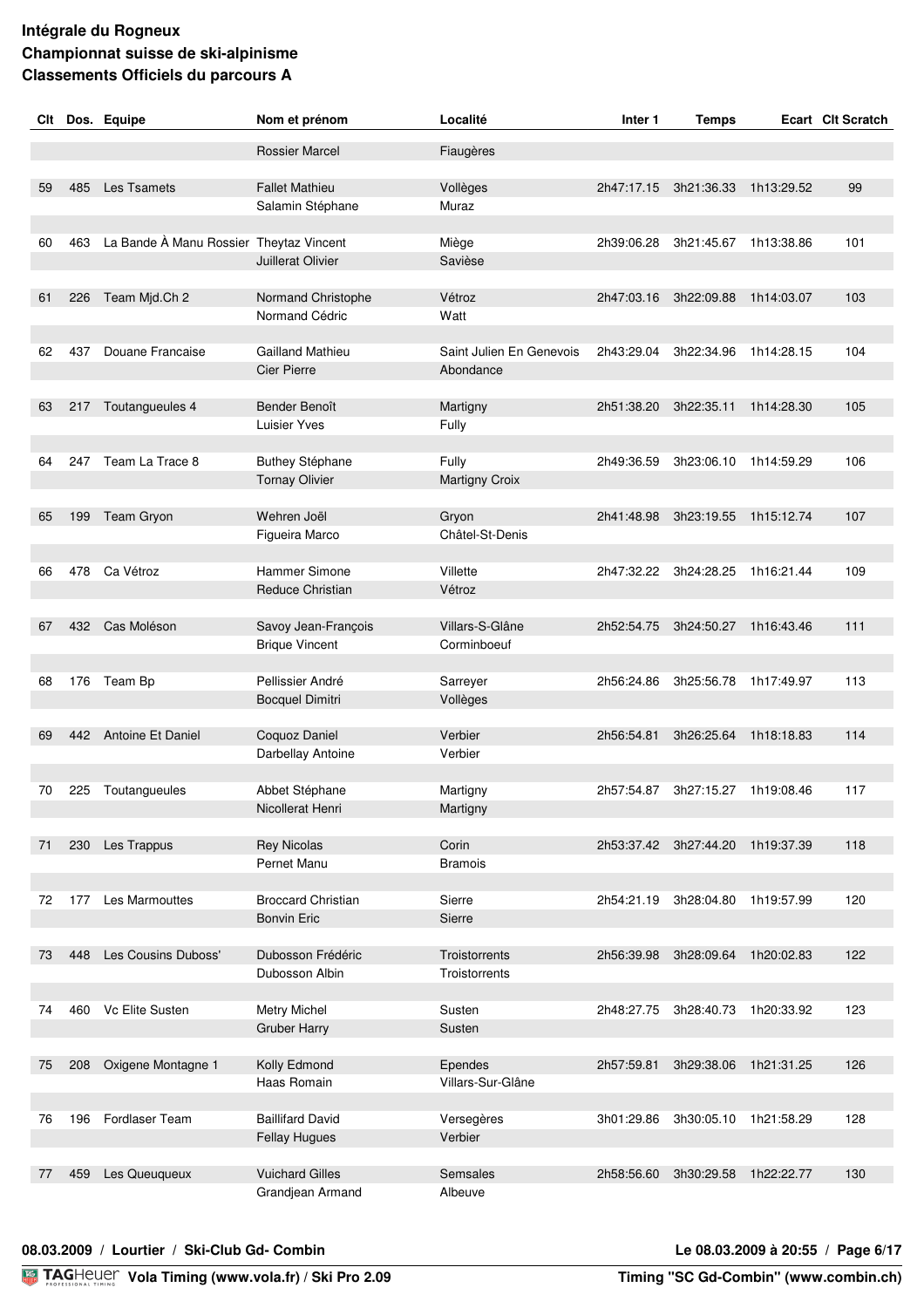| Clt |     | Dos. Equipe                | Nom et prénom                             | Localité            | Inter 1    | <b>Temps</b>                     |                       | <b>Ecart Clt Scratch</b> |
|-----|-----|----------------------------|-------------------------------------------|---------------------|------------|----------------------------------|-----------------------|--------------------------|
|     |     |                            |                                           |                     |            |                                  |                       |                          |
| 78  | 457 | Trapezitza - Bulgaria      | <b>Todorov Todor</b>                      | Sofia               | 2h58:44.60 | 3h30:36.95                       | 1h22:30.14            | 132                      |
|     |     |                            | Gouginski Nikolai                         | Sofia               |            |                                  |                       |                          |
|     |     |                            |                                           |                     |            |                                  |                       |                          |
| 79  | 475 | Les Endurovitchs           | <b>Genoud Nicolas</b>                     | Fiaugères           | 2h55:41.74 | 3h30:46.35                       | 1h22:39.54            | 134                      |
|     |     |                            | Progin Jacky                              | La Verrerie         |            |                                  |                       |                          |
|     |     |                            |                                           |                     |            |                                  |                       |                          |
| 80  | 236 | Team                       | <b>Morel Alain</b>                        | Bulle               | 2h52:38.26 | 3h31:03.57                       | 1h22:56.76            | 135                      |
|     |     |                            | Reis José                                 | Apples              |            |                                  |                       |                          |
|     |     |                            |                                           |                     |            |                                  |                       |                          |
| 81  | 184 | Toutangueules 2            | Taddei Fabio                              | Martigny            | 3h01:26.33 | 3h31:33.38                       | 1h23:26.57            | 137                      |
|     |     |                            | <b>Chappuis Vincent</b>                   | Martigny-Croix      |            |                                  |                       |                          |
| 82  | 200 | <b>Brocus Wrc Team</b>     | <b>Broccard Daniel</b>                    | Baar (nendaz)       | 2h56:10.27 | 3h32:00.59                       | 1h23:53.78            | 139                      |
|     |     |                            | <b>Fournier Gilbert</b>                   | Basse-Nendaz        |            |                                  |                       |                          |
|     |     |                            |                                           |                     |            |                                  |                       |                          |
| 83  | 479 | Lysalp                     | Fragnière Nicolas                         | Lessoc              | 2h58:22.69 | 3h33:10.44 1h25:03.63            |                       | 141                      |
|     |     |                            | Rey Joël                                  | Montbovon           |            |                                  |                       |                          |
|     |     |                            |                                           |                     |            |                                  |                       |                          |
| 84  |     | 237 La Classe 72           | <b>Bruchez Christophe</b>                 | Lourtier            | 3h06:37.49 |                                  | 3h33:22.43 1h25:15.62 | 142                      |
|     |     |                            | Reuse Raphaël                             | Sembrancher         |            |                                  |                       |                          |
|     |     |                            |                                           |                     |            |                                  |                       |                          |
| 85  | 424 | Les Scarpas                | Logean Pierre-André                       | Conthey             | 2h56:58.27 | 3h36:31.50                       | 1h28:24.69            | 143                      |
|     |     |                            | <b>Berthoud Yves</b>                      | Leytron             |            |                                  |                       |                          |
| 86  | 215 | Tornay-Lattion             | <b>Tornay Louis</b>                       | Orsières            | 3h06:13.61 | 3h39:48.27                       | 1h31:41.46            | 150                      |
|     |     |                            | Lattion Christophe                        | Liddes              |            |                                  |                       |                          |
|     |     |                            |                                           |                     |            |                                  |                       |                          |
| 87  | 195 | Les Blabla                 | <b>Bressoud Hilaire</b>                   | Troistorrents       | 3h06:25.04 | 3h41:15.56                       | 1h33:08.75            | 151                      |
|     |     |                            | Farquet Christophe                        | Le Levron           |            |                                  |                       |                          |
|     |     |                            |                                           |                     |            |                                  |                       |                          |
| 88  | 488 | Nord'Sport Team            | Favre Guy                                 | <b>Bretonnières</b> | 3h07:24.43 | 3h45:44.46                       | 1h37:37.65            | 157                      |
|     |     |                            | Schmutz Jérôme                            | Ursy                |            |                                  |                       |                          |
| 89  | 191 | <b>Suze Team</b>           | Messori Yann                              | Les Avants          | 3h16:27.95 | 3h46:18.05                       | 1h38:11.24            | 160                      |
|     |     |                            | Desarzens Grégory                         | Epesses             |            |                                  |                       |                          |
|     |     |                            |                                           |                     |            |                                  |                       |                          |
| 90  | 561 | <b>Team Texner</b>         | Vouillamoz Job                            | Isérables           |            | 3h00:12.90 3h47:59.10 1h39:52.29 |                       | 162                      |
|     |     |                            | Imobersteg Sevan                          | Nendaz              |            |                                  |                       |                          |
|     |     |                            |                                           |                     |            |                                  |                       |                          |
| 91  |     | 458 Sc Grattavache-Le Crêt | Garin Stéphane                            | Semsales            |            | 3h05:51.71 3h48:57.81            | 1h40:51.00            | 164                      |
|     |     |                            | <b>Grand Marc</b>                         | Semsales            |            |                                  |                       |                          |
|     |     |                            |                                           |                     |            |                                  |                       |                          |
| 92  |     | 250 Rambert                | <b>Bessard Vincent</b>                    | Fully               |            | 3h17:59.73 3h52:04.73 1h43:57.92 |                       | 168                      |
|     |     |                            | <b>Villettaz Karine</b>                   | Leytron             |            |                                  |                       |                          |
| 93  | 245 | Terrettaz-Michellod        | <b>Michellod Boris</b>                    | Vollèges            | 3h21:43.40 | 3h52:21.51                       | 1h44:14.70            | 169                      |
|     |     |                            | <b>Terrettaz Flavien</b>                  | Martigny-Combe      |            |                                  |                       |                          |
|     |     |                            |                                           |                     |            |                                  |                       |                          |
| 94  | 311 | Team bre                   | <b>Bruchez Pierre</b>                     | Lourtier            | 3h23:50.69 | 3h52:23.80                       | 1h44:16.99            | 170                      |
|     |     |                            | Joris Guillaume                           | Le Châble           |            |                                  |                       |                          |
|     |     |                            |                                           |                     |            |                                  |                       |                          |
| 95  | 455 | Maret-Gfeller              | Maret Jean-Sébastien                      | Le Levron           | 3h17:58.79 | 3h52:31.25                       | 1h44:24.44            | 171                      |
|     |     |                            | Gfeller Jean-Luc                          | Chamoille           |            |                                  |                       |                          |
|     |     |                            |                                           |                     |            |                                  |                       |                          |
| 96  | 556 | Les vieux seps             | <b>Bruchez Dominique</b><br>Roduit Blaise | Fully<br>Fully      | 3h03:35.34 | 3h52:56.38 1h44:49.57            |                       | 172                      |
|     |     |                            |                                           |                     |            |                                  |                       |                          |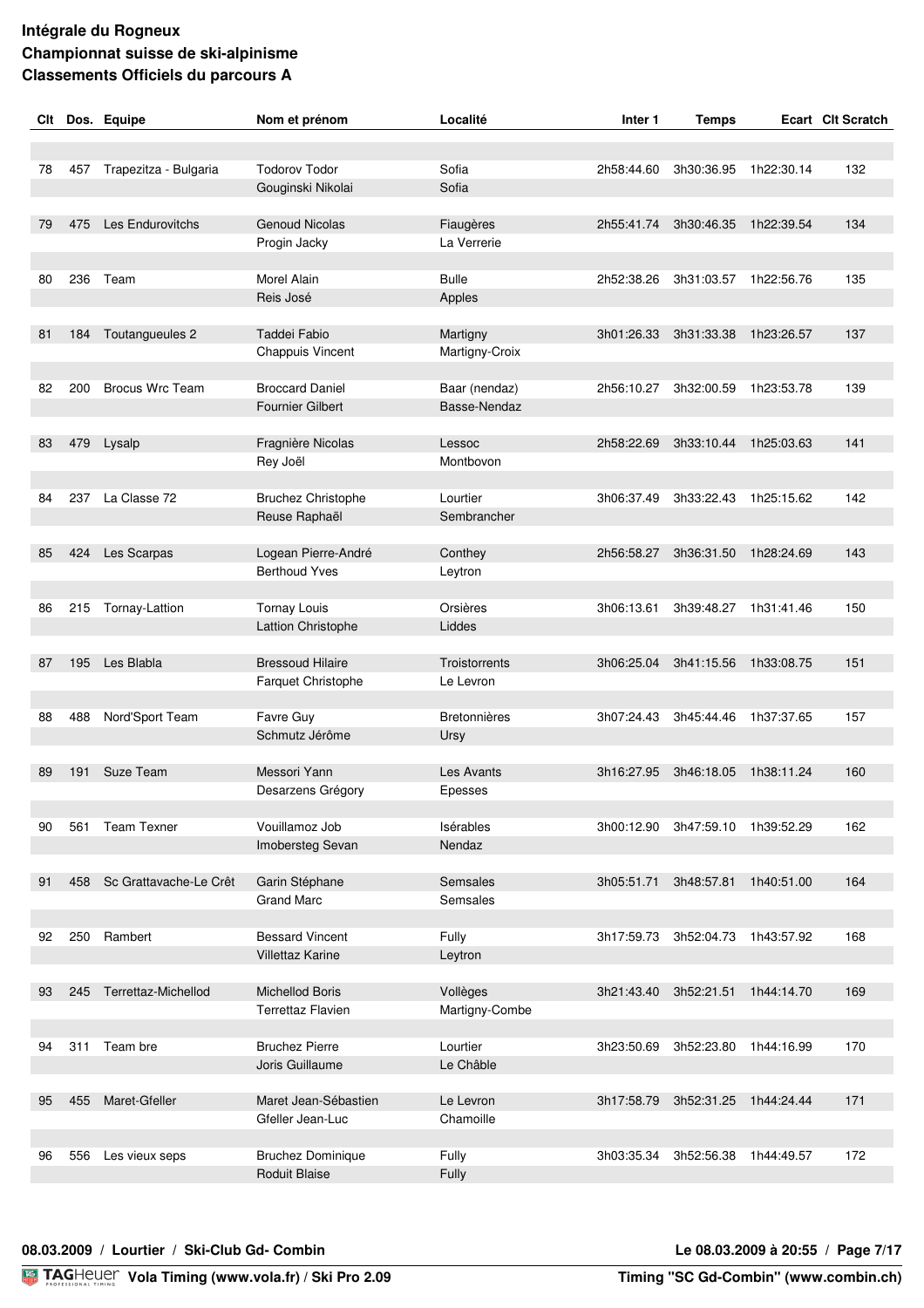| Clt |          | Dos. Equipe                    | Nom et prénom                             | Localité                   | Inter 1    | <b>Temps</b>                     |            | Ecart Clt Scratch |
|-----|----------|--------------------------------|-------------------------------------------|----------------------------|------------|----------------------------------|------------|-------------------|
| 97  | 438      | Carlsberg                      | Dallèves Francis                          | Collonges                  | 3h02:49.65 | 3h53:18.87                       | 1h45:12.06 | 173               |
|     |          |                                | Copt Pierre-Yves                          | Sembrancher                |            |                                  |            |                   |
|     |          |                                |                                           |                            |            |                                  |            |                   |
| 98  | 238      | Les Rescapés                   | <b>Farquet Norbert</b>                    | Saillon                    | 3h19:26.22 | 3h53:27.29                       | 1h45:20.48 | 174               |
|     |          |                                | Aymon Pascal                              | St-Léonard                 |            |                                  |            |                   |
|     |          |                                |                                           |                            |            |                                  |            |                   |
| 99  | 253      | Wiesmar                        | <b>Maret Olivier</b><br>Wiese Jérôme      | Muraz                      | 3h21:04.81 | 3h55:57.01                       | 1h47:50.20 | 177               |
|     |          |                                |                                           | Muraz                      |            |                                  |            |                   |
| 100 | 484      | <b>World Company</b>           | Rinaldi Igor                              | Veytaux                    | 3h06:50.61 | 3h56:41.72                       | 1h48:34.91 | 180               |
|     |          |                                | Rudaz David                               | Echallens                  |            |                                  |            |                   |
|     |          |                                |                                           |                            |            |                                  |            |                   |
| 101 | 198      | Team Razorback                 | Althaux Stéphane                          | Glion                      | 3h14:02.33 | 3h56:42.36                       | 1h48:35.55 | 181               |
|     |          |                                | Feuz José                                 | Bex                        |            |                                  |            |                   |
| 102 |          | 470 Aiglon College Senior      | Ligertwood Ivor                           | Chesieres                  | 3h11:33.05 | 3h57:02.03                       | 1h48:55.22 | 182               |
|     |          |                                | Milner Tim                                | Chesieres                  |            |                                  |            |                   |
|     |          |                                |                                           |                            |            |                                  |            |                   |
| 103 | 251      | <b>Ndz Patrol</b>              | Deleze Raphael                            | Basse-Nendaz               | 3h22:50.34 | 3h58:17.99                       | 1h50:11.18 | 184               |
|     |          |                                | Vouillamoz Dominique                      | Haute-Nendaz               |            |                                  |            |                   |
|     |          |                                |                                           |                            |            |                                  |            |                   |
| 104 |          | 197 Cousteau                   | Fellay Bertrand                           | Versegères                 | 3h26:33.14 | 3h58:46.88                       | 1h50:40.07 | 185               |
|     |          |                                | Fellay Lucienne                           | Versegères                 |            |                                  |            |                   |
| 105 | 214 L.A. |                                | Galdos Gorka                              | Lausanne                   | 3h22:13.33 | 3h59:34.08                       | 1h51:27.27 | 189               |
|     |          |                                | Kunze Marc                                | Chavornay                  |            |                                  |            |                   |
|     |          |                                |                                           |                            |            |                                  |            |                   |
| 106 | 425 Fct  |                                | <b>Bessire David</b>                      | Penthéréaz                 | 3h17:18.87 | 4h00:07.16 1h52:00.35            |            | 191               |
|     |          |                                | <b>Bettex Laurent</b>                     | Neyruz-Sur-Moudon          |            |                                  |            |                   |
| 107 | 430      | Nbph                           | <b>Huber Patrick</b>                      | Lutry                      | 3h19:59.81 | 4h00:11.60                       | 1h52:04.79 | 192               |
|     |          |                                | <b>Blanche Nicolas</b>                    | Chexbres                   |            |                                  |            |                   |
|     |          |                                |                                           |                            |            |                                  |            |                   |
| 108 | 554      | Roteam                         | Soppelsa Florian                          | Châtel-St-Denis            | 3h18:56.34 | 4h01:15.99                       | 1h53:09.18 | 194               |
|     |          |                                | <b>Brunet Frédéric</b>                    | St-Légier                  |            |                                  |            |                   |
|     |          |                                |                                           |                            |            |                                  |            |                   |
| 109 |          | 172 Barras                     | <b>Barras Anthony</b><br>Barras Jean-Paul | <b>Broc</b><br><b>Broc</b> | 3h15:36.25 | 4h01:42.56                       | 1h53:35.75 | 195               |
|     |          |                                |                                           |                            |            |                                  |            |                   |
|     |          | 110 190 Tchikitchi Racing Team | Jacquier Cédric                           | Vernayaz                   |            | 3h24:04.56 4h02:31.90 1h54:25.09 |            | 197               |
|     |          |                                | Décaillet Guillaume                       | Salvan                     |            |                                  |            |                   |
|     |          |                                |                                           |                            |            |                                  |            |                   |
|     |          | 111 222 Les Pecc'S             | Treuthardt Cédric                         | Liddes                     |            | 3h23:15.49 4h02:34.14 1h54:27.33 |            | 198               |
|     |          |                                | Moret Fabien                              | Liddes                     |            |                                  |            |                   |
| 112 | 461      | Ski Club Du Mont Tendre        | <b>Gordon Andrew</b>                      | Perroy                     | 3h22:11.58 | 4h03:00.65 1h54:53.84            |            | 199               |
|     |          |                                | <b>Herren Nicolas</b>                     | Le Muids                   |            |                                  |            |                   |
|     |          |                                |                                           |                            |            |                                  |            |                   |
| 113 | 170      | La 7Ème Compagnie              | <b>Balet Nicolas</b>                      | Sion                       | 3h24:11.94 | 4h03:39.66                       | 1h55:32.85 | 200               |
|     |          |                                | <b>Bader David</b>                        | Ardon                      |            |                                  |            |                   |
|     |          |                                |                                           |                            |            |                                  |            |                   |
|     | 114 241  | Medsport                       | Roux Blaise<br>Salamin Alain              | Savièse<br>Grône           |            | 3h20:10.70 4h04:57.34 1h56:50.53 |            | 202               |
|     |          |                                |                                           |                            |            |                                  |            |                   |
| 115 | 453      | Team Bois D'Amont - Le Brassus | Fazan Alain                               | Le Brassus                 | 3h01:17.49 | 4h05:47.88                       | 1h57:41.07 | 204               |
|     |          |                                | <b>Frachet Eric</b>                       | Bois D'amont               |            |                                  |            |                   |
|     |          |                                |                                           |                            |            |                                  |            |                   |
| 116 | 429      | Les Blanches-Molles            | <b>Blanchard Patric</b>                   | Leysin                     |            | 3h21:16.87 4h05:49.82            | 1h57:43.01 | 205               |

#### **08.03.2009 / Lourtier / Ski-Club Gd- Combin Le 08.03.2009 à 20:55 / Page 8/17**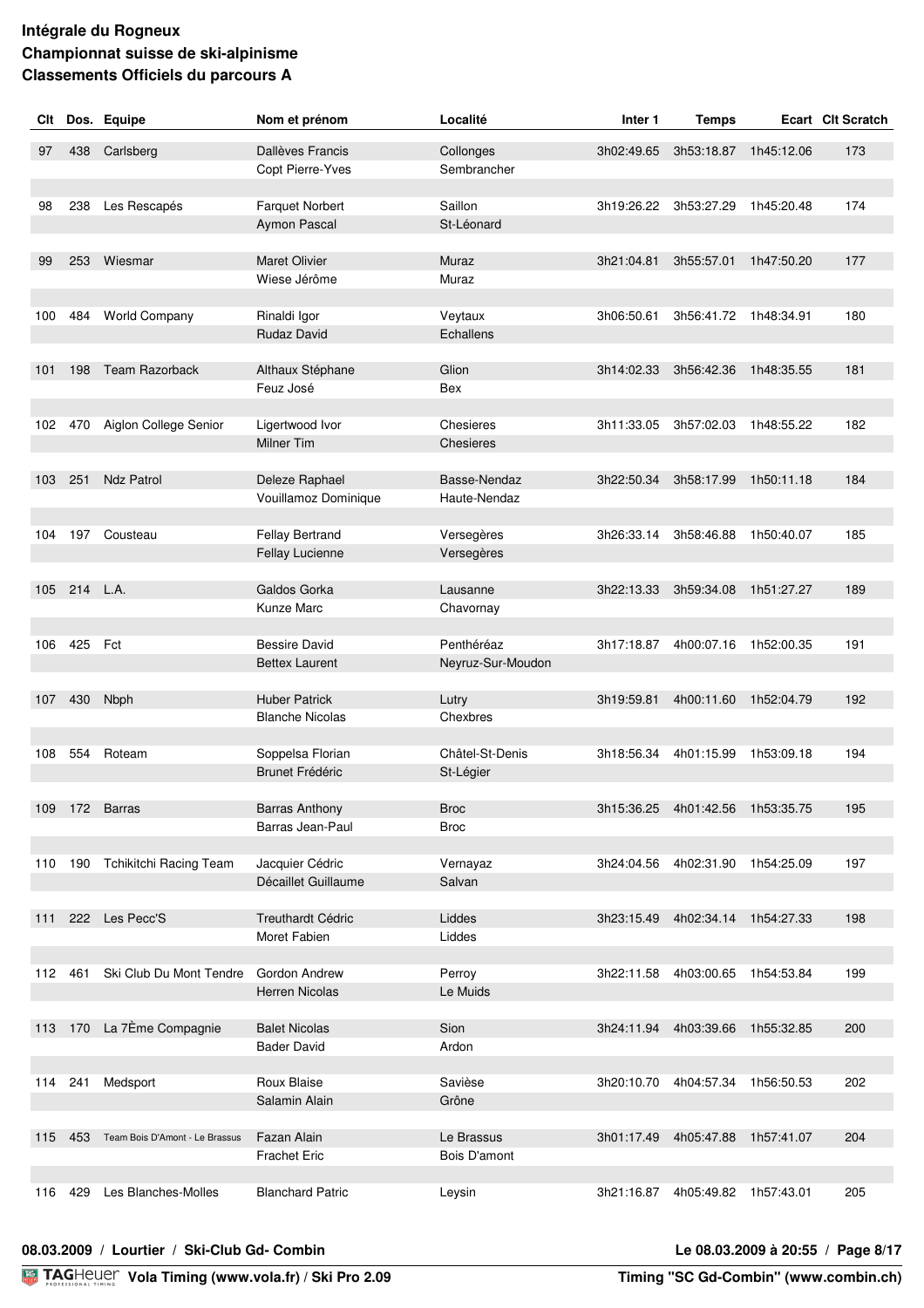| Clt |     | Dos. Equipe                        | Nom et prénom                                 | Localité                                  | Inter 1    | <b>Temps</b>                     |            | <b>Ecart Clt Scratch</b> |
|-----|-----|------------------------------------|-----------------------------------------------|-------------------------------------------|------------|----------------------------------|------------|--------------------------|
|     |     |                                    | <b>Blanchard Corinne</b>                      | Leysin                                    |            |                                  |            |                          |
|     |     |                                    |                                               |                                           |            |                                  |            |                          |
| 117 | 185 | Ceux Du 20 Janvier                 | <b>Masson Laurent</b>                         | Chernex                                   | 3h31:32.95 | 4h07:51.82                       | 1h59:45.01 | 207                      |
|     |     |                                    | <b>Chevalley Martial</b>                      | Chexbres                                  |            |                                  |            |                          |
|     |     |                                    |                                               |                                           |            |                                  |            |                          |
| 118 | 495 | Ayouto Team                        | Gerber Cédric<br>Tanniger Grégoire            | <b>Boussens</b><br>Assens                 | 3h26:42.03 | 4h08:20.45                       | 2h00:13.64 | 208                      |
|     |     |                                    |                                               |                                           |            |                                  |            |                          |
| 119 | 246 | Les Thürlichons                    | <b>Grossrieder Vincent</b>                    | Pringy                                    | 3h32:29.47 | 4h09:40.05                       | 2h01:33.24 | 209                      |
|     |     |                                    | Thürler Stéphane                              | Charmey                                   |            |                                  |            |                          |
|     |     |                                    |                                               |                                           |            |                                  |            |                          |
| 120 | 468 | <b>Les Tormicheurs</b>             | <b>Tornay Vincent</b><br><b>Michaud Boris</b> | Genève<br>Les Acacias (genève)            | 3h36:47.42 | 4h11:07.92                       | 2h03:01.11 | 212                      |
|     |     |                                    |                                               |                                           |            |                                  |            |                          |
| 121 |     | 203 Les Archa'Hic                  | Terrettaz Jérôme                              | Vollèges                                  |            | 3h36:38.10 4h13:00.21            | 2h04:53.40 | 214                      |
|     |     |                                    | <b>Frossard Marc</b>                          | Vollèges                                  |            |                                  |            |                          |
|     |     |                                    |                                               |                                           |            |                                  |            |                          |
| 122 |     | 182 Sc Saillon                     | Veuthey Samuel<br><b>Buchard Olivier</b>      | Saillon<br>Saillon                        |            | 3h30:34.65 4h15:12.91            | 2h07:06.10 | 218                      |
|     |     |                                    |                                               |                                           |            |                                  |            |                          |
| 123 | 180 | <b>Les Gremlins</b>                | Magnin Pierre-André                           | Grolley                                   | 3h25:46.70 | 4h16:22.60                       | 2h08:15.79 | 220                      |
|     |     |                                    | <b>Brodard Antoine</b>                        | Hauteville                                |            |                                  |            |                          |
|     |     |                                    |                                               |                                           |            |                                  |            |                          |
| 124 | 194 | Team Som-La-Prassurny              | <b>Biselx Fabrice</b>                         | Prassurny<br>Som-La-Proz                  | 3h38:38.67 | 4h17:21.99                       | 2h09:15.18 | 222                      |
|     |     |                                    | <b>Farquet Bernard</b>                        |                                           |            |                                  |            |                          |
| 125 | 175 | Toutangueules5                     | Betrisey Stéphane                             | Martigny                                  | 3h43:30.66 | 4h18:15.88                       | 2h10:09.07 | 226                      |
|     |     |                                    | <b>Bochatay Tartine</b>                       | Martigny                                  |            |                                  |            |                          |
|     |     |                                    |                                               |                                           |            |                                  |            |                          |
| 126 |     | 218 Les Fayerous                   | <b>Bruchez Yves</b><br>Luisier Natasha        | Le Cotterg<br>Versegères                  | 3h40:39.94 | 4h19:28.50                       | 2h11:21.69 | 230                      |
|     |     |                                    |                                               |                                           |            |                                  |            |                          |
| 127 | 227 | Ski-Club Vétroz                    | Normand Sylviane                              | Vétroz                                    | 3h36:07.93 | 4h19:56.04                       | 2h11:49.23 | 231                      |
|     |     |                                    | Normand Jean-Luc                              | Vétroz                                    |            |                                  |            |                          |
|     |     |                                    |                                               |                                           |            |                                  |            |                          |
| 128 |     | 207 Team Carraye                   | <b>Troillet Roger</b><br><b>Goumand James</b> | Salvan<br>Châtelard                       | 3h37:33.18 | 4h20:27.65                       | 2h12:20.84 | 232                      |
|     |     |                                    |                                               |                                           |            |                                  |            |                          |
| 129 |     | 213 Les Beaux-Fils De Roland Maret | <b>Blanchet Gaël</b>                          | Martigny                                  |            | 3h45:23.94 4h20:52.48 2h12:45.67 |            | 233                      |
|     |     |                                    | Kreienbuhl Alain                              | Marly                                     |            |                                  |            |                          |
|     |     |                                    |                                               |                                           |            |                                  |            |                          |
| 130 |     | 224 Trans-Action                   | Masset Jacques<br>Mutzenberg Cyril            | <b>Bofflens</b><br><b>Villars-Mendraz</b> |            | 3h38:11.14 4h23:39.62 2h15:32.81 |            | 237                      |
|     |     |                                    |                                               |                                           |            |                                  |            |                          |
| 131 |     | 242 Les Fous Dlapô                 | <b>Baillod Céline</b>                         | Crissier                                  |            | 3h41:04.88 4h24:02.54 2h15:55.73 |            | 238                      |
|     |     |                                    | Selz Charles                                  | Verbier                                   |            |                                  |            |                          |
|     |     |                                    |                                               |                                           |            |                                  |            |                          |
| 132 |     | 204 Garbioud                       | <b>Gard Camille</b><br><b>Gabioud Patrick</b> | Versegères<br>Le Guercet                  |            | 3h54:23.46 4h24:08.66            | 2h16:01.85 | 239                      |
|     |     |                                    |                                               |                                           |            |                                  |            |                          |
| 133 | 313 | Darbyz                             | Darbellay Christophe                          | Plan-Cerisier                             | 3h41:56.21 | 4h24:22.87                       | 2h16:16.06 | 240                      |
|     |     |                                    | Darbellay Pierre                              | Saillon                                   |            |                                  |            |                          |
|     |     |                                    |                                               |                                           |            |                                  |            |                          |
| 134 | 174 | <b>Team Des Menuisiers</b>         | Fellay Julien<br><b>Besse Fabien</b>          | Le Châble<br>Champsec                     | 3h52:42.63 | 4h25:06.23                       | 2h16:59.42 | 242                      |
|     |     |                                    |                                               |                                           |            |                                  |            |                          |
| 135 | 248 | Les Para-Peutistes                 | Pellissier Cédric                             | Bovernier                                 | 3h49:45.73 | 4h25:31.91 2h17:25.10            |            | 243                      |
|     |     |                                    | Versieux Laurent                              | Chemin                                    |            |                                  |            |                          |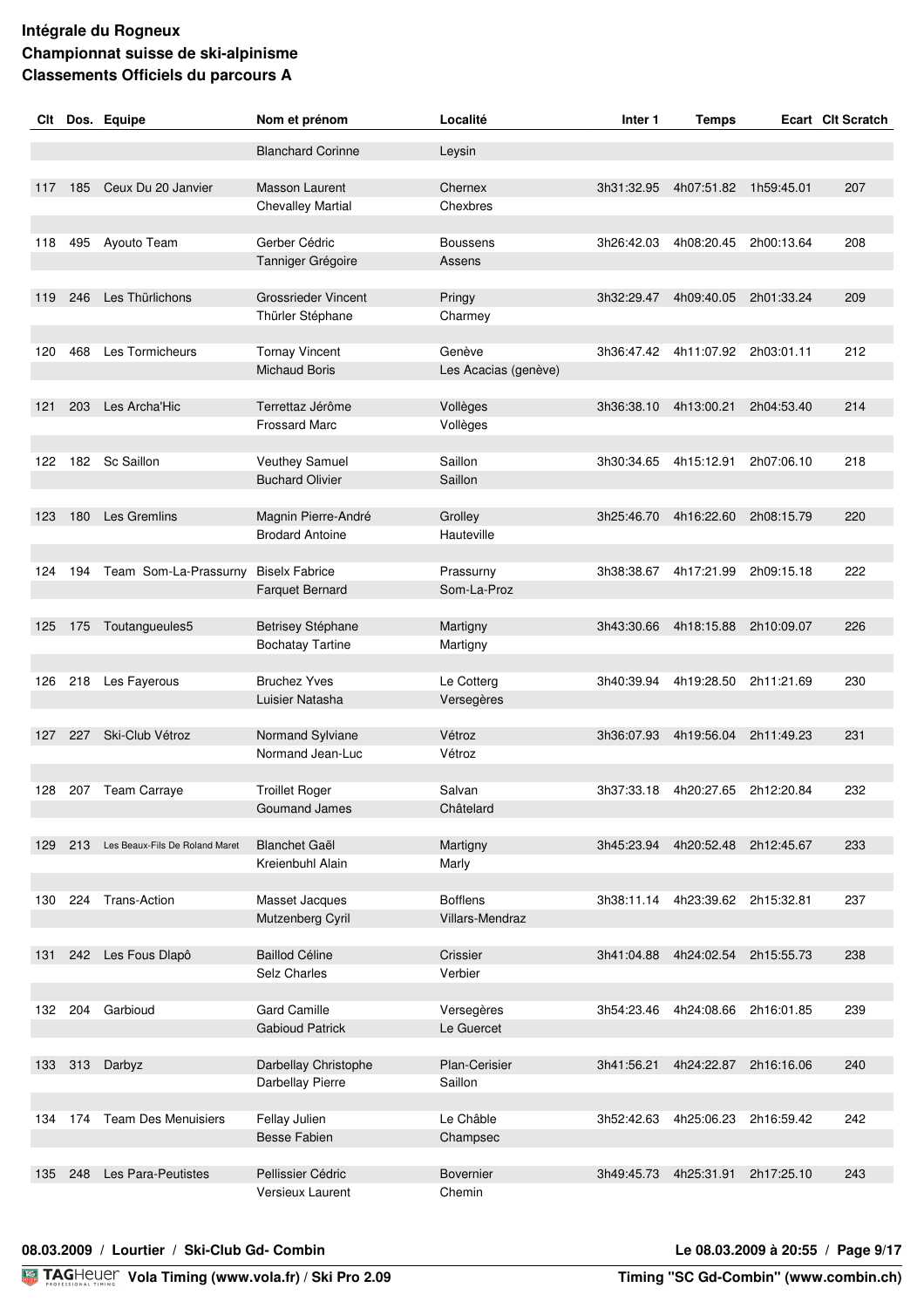| Clt |     | Dos. Equipe                   | Nom et prénom                          | Localité                    | Inter 1    | <b>Temps</b>          |            | Ecart Clt Scratch |
|-----|-----|-------------------------------|----------------------------------------|-----------------------------|------------|-----------------------|------------|-------------------|
|     |     |                               |                                        |                             |            |                       |            |                   |
|     |     |                               |                                        |                             |            |                       |            |                   |
| 136 | 188 | <b>Petits Pains</b>           | Manenti Micky                          | Le Châble                   | 3h41:07.66 | 4h27:58.11            | 2h19:51.30 | 246               |
|     |     |                               | <b>Corthay Delphine</b>                | Verbier                     |            |                       |            |                   |
|     |     | Les Laies                     | <b>Blanchet Nicolas</b>                |                             |            |                       |            |                   |
| 137 | 216 |                               | Lonfat Tobias                          | Martigny<br>Ravoire         | 3h52:23.25 | 4h28:46.01            | 2h20:39.20 | 249               |
|     |     |                               |                                        |                             |            |                       |            |                   |
| 138 | 179 | Tranquillisse                 | Delabruyère Guillaume                  | Montagnier                  | 3h46:24.81 | 4h31:19.81            | 2h23:13.00 | 252               |
|     |     |                               | <b>Bornet Valentine</b>                | Chernex                     |            |                       |            |                   |
|     |     |                               |                                        |                             |            |                       |            |                   |
| 139 | 205 | Momo Et Caro                  | Dufour Caroline                        | Sion                        | 3h50:57.02 | 4h31:27.24            | 2h23:20.43 | 254               |
|     |     |                               | <b>Genoud Maurice</b>                  | Savièse                     |            |                       |            |                   |
|     |     |                               |                                        |                             |            |                       |            |                   |
| 140 | 240 | <b>Team Avalanches</b>        | <b>Epiney Alain</b>                    | Grimentz                    | 3h44:45.10 | 4h31:44.25            | 2h23:37.44 | 255               |
|     |     |                               | <b>Salamin Thomas</b>                  | Grimentz                    |            |                       |            |                   |
|     |     |                               |                                        |                             |            |                       |            |                   |
| 141 | 221 | <b>Movment Team</b>           | Grandjean Frédy                        | La Tour De Trême            | 3h39:40.01 | 4h31:46.91            | 2h23:40.10 | 256               |
|     |     |                               | Miegeville Jean-Marc                   | Estavannens                 |            |                       |            |                   |
|     |     |                               |                                        |                             |            |                       |            |                   |
| 142 | 223 | Le Tournant Du Chasseur Et De | <b>Bruchez Sarah</b>                   | Vollèges                    | 3h55:21.53 | 4h32:42.19            | 2h24:35.38 | 257               |
|     |     |                               | Morisod Frédéric                       | <b>Troistorrents</b>        |            |                       |            |                   |
| 143 |     | Golettaz 1                    |                                        |                             | 4h01:27.37 |                       | 2h32:54.69 | 266               |
|     | 212 |                               | Constantin Stéphane<br>Jeanmonod Alain | Martigny<br>Les Marécottes  |            | 4h41:01.50            |            |                   |
|     |     |                               |                                        |                             |            |                       |            |                   |
| 144 | 464 | Les Mâles Entrainés           | Progin Dominique                       | Le Crêt                     | 3h58:19.19 | 4h44:30.91            | 2h36:24.10 | 268               |
|     |     |                               | <b>Maillard Steeve</b>                 | Martigny                    |            |                       |            |                   |
|     |     |                               |                                        |                             |            |                       |            |                   |
| 145 | 202 | Tages-Anzeiger                | Foppa Daniel                           | Zürich                      | 4h05:02.92 | 4h49:58.18            | 2h41:51.37 | 269               |
|     |     |                               | Friedli Daniel                         | Wetzwil                     |            |                       |            |                   |
|     |     |                               |                                        |                             |            |                       |            |                   |
| 146 | 229 | Monfort                       | Pelka Sophie                           | Vesenaz                     | 4h13:23.24 | 4h51:37.05            | 2h43:30.24 | 270               |
|     |     |                               | Pelka Roman                            | Vesenaz                     |            |                       |            |                   |
|     |     |                               |                                        |                             |            |                       |            |                   |
| 147 | 249 | Rando Oron                    | <b>Mercanton Patrick</b>               | Palèzieux - Village         | 3h56:26.06 | 4h53:53.93            | 2h45:47.12 | 271               |
|     |     |                               | <b>Vial Vincent</b>                    | St - Martin                 |            |                       |            |                   |
|     |     |                               |                                        |                             |            |                       |            |                   |
| 148 | 447 | Les Inconnus                  | André Martin<br>Doffey Philippe        | La Forclaz<br>La Conversion | 4h00:26.66 | 4h54:34.16 2h46:27.35 |            | 273               |
|     |     |                               |                                        |                             |            |                       |            |                   |
| 149 |     | 244 Montjoie                  | Arni Matthias                          | Lausanne                    | 3h54:33.09 | 4h56:56.32 2h48:49.51 |            | 274               |
|     |     |                               | Taramarcaz Gaël                        | Sion                        |            |                       |            |                   |
|     |     |                               |                                        |                             |            |                       |            |                   |
| 150 | 219 | Café Du Centre                | Maret Damien                           | Sarreyer                    | 4h08:05.29 | 4h58:07.37 2h50:00.56 |            | 276               |
|     |     |                               | <b>Maret Vital</b>                     | Lourtier                    |            |                       |            |                   |
|     |     |                               |                                        |                             |            |                       |            |                   |
| 151 | 192 | Les Cassoulets                | Deillon Jerome                         | Vuarmarens                  | 4h06:03.59 | 4h58:15.57            | 2h50:08.76 | 277               |
|     |     |                               | Dind Steve                             | Corbeyrier                  |            |                       |            |                   |
|     |     |                               |                                        |                             |            |                       |            |                   |
| 152 | 201 | Vassavoir                     | <b>Barbey Patrick</b>                  | Vuisternens-En-Ogoz         | 4h09:09.81 | 4h59:58.98            | 2h51:52.17 | 280               |
|     |     |                               | Fragniere Alexandre                    | Gumefens                    |            |                       |            |                   |
|     |     |                               |                                        |                             |            |                       |            |                   |
| 153 | 231 | Les Patrouilleurs-Part 2      | Bruchez Stéphanie                      | Martigny                    | 3h59:57.23 | 5h00:53.52 2h52:46.71 |            | 282               |
|     |     |                               | <b>Perruchoud Mathias</b>              | Sierre                      |            |                       |            |                   |
|     |     | 210 Forces Tranquilles        | <b>Calame Nicolas</b>                  | Neuchâtel                   |            | 5h09:26.86            | 3h01:20.05 | 283               |
| 154 |     |                               | Hundzinger Alexandre                   | <b>Bienne</b>               | 4h14:43.20 |                       |            |                   |
|     |     |                               |                                        |                             |            |                       |            |                   |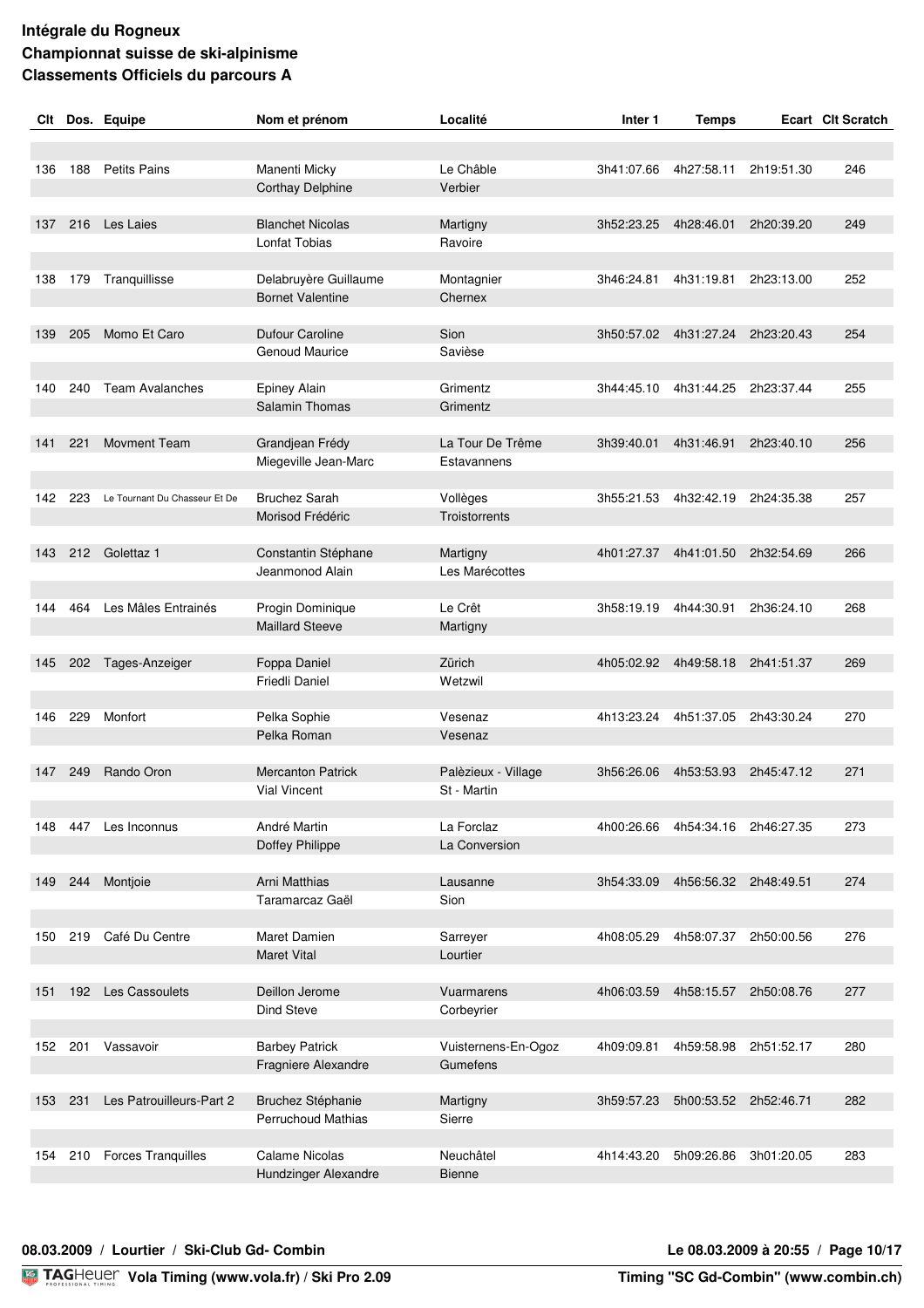| Clt |     | Dos. Equipe              | Nom et prénom            | Localité              | Inter 1    | <b>Temps</b> |            | Ecart Clt Scratch |
|-----|-----|--------------------------|--------------------------|-----------------------|------------|--------------|------------|-------------------|
|     |     |                          |                          |                       |            |              |            |                   |
| 155 | 232 | <b>Team Bonatchiesse</b> | <b>Rausis Thierry</b>    | Fionnay               | 4h06:43.92 | 5h17:44.19   | 3h09:37.38 | 284               |
|     |     |                          | Pinho Vera               | Fionnay               |            |              |            |                   |
|     |     |                          |                          |                       |            |              |            |                   |
| 156 | 209 | Les Joyeux Lurons        | <b>Hediger Pascal</b>    | Fribourg              | 4h31:02.66 | 5h18:51.66   | 3h10:44.85 | 285               |
|     |     |                          | <b>Hohl Yves</b>         | <b>Marsens</b>        |            |              |            |                   |
|     |     |                          |                          |                       |            |              |            |                   |
| 157 | 189 | Les Pompistes            | <b>Meilland Emmanuel</b> | Liddes                | 4h24:05.95 | 5h18:53.50   | 3h10:46.69 | 286               |
|     |     |                          | Corthay Julien           | Orsières              |            |              |            |                   |
|     |     |                          |                          |                       |            |              |            |                   |
| 158 | 169 | Zoulivier                | Lüthi Denis-Martin       | Chavornay             | 4h36:47.61 | 5h28:00.25   | 3h19:53.44 | 288               |
|     |     |                          | <b>Adatte Olivier</b>    | Chardonne             |            |              |            |                   |
|     |     |                          |                          |                       |            |              |            |                   |
| 159 | 193 | Teampdg1                 | Daenzer Marc             | Crissier              | 4h38:42.44 | 5h35:15.24   | 3h27:08.43 | 290               |
|     |     |                          | <b>Ehrler Stefan</b>     | Crissier              |            |              |            |                   |
|     |     |                          |                          |                       |            |              |            |                   |
| 160 | 186 | Sun And Snow             | <b>Ramet Didier</b>      | Haute-Nendaz          | 4h42:21.74 | 5h36:10.14   | 3h28:03.33 | 292               |
|     |     |                          | <b>Claessens Thomas</b>  | Beuson                |            |              |            |                   |
|     |     |                          |                          |                       |            |              |            |                   |
| 161 | 254 | Les Limasson             | <b>Udriot Simon</b>      | Fully                 | 4h50:13.46 | 5h38:08.46   | 3h30:01.65 | 294               |
|     |     |                          | Willenegger Julien       | <b>Martigny Croix</b> |            |              |            |                   |
|     |     |                          |                          |                       |            |              |            |                   |
| 162 | 234 | Les Chasseurs Alpins I   | Ecoffey Stéphane         | Morlon                | 4h29:44.10 | 5h45:31.15   | 3h37:24.34 | 295               |
|     |     |                          | Python Gérard            | Morlon                |            |              |            |                   |
|     |     |                          |                          |                       |            |              |            |                   |
| 163 | 211 | Scgv 12                  | Jaton Cédric             | Prilly                | 4h51:03.77 | 5h48:26.07   | 3h40:19.26 | 296               |
|     |     |                          | Jaton Philippe           | Bercher               |            |              |            |                   |
|     |     |                          |                          |                       |            |              |            |                   |

# **Parcours A Seniors I**

|                | 533 | Montura Team           | Combe Nicolas            | Dardagny         | 2h04:16.27 | 2h25:36.14 |          | $\overline{7}$ |
|----------------|-----|------------------------|--------------------------|------------------|------------|------------|----------|----------------|
|                |     |                        | <b>Richard Jean-Marc</b> | Evionnaz         |            |            |          |                |
|                |     |                        |                          |                  |            |            |          |                |
| $\overline{c}$ | 529 | Team Valerette Altiski | Sierro Jean-Pierre       | Massongex        | 2h06:24.36 | 2h28:24.51 | 2:48.37  | 8              |
|                |     |                        | Millius Stéphane         | Vérossaz         |            |            |          |                |
|                |     |                        |                          |                  |            |            |          |                |
| 3              | 562 | Folly - Berra          | <b>Vuadens Marc</b>      | St-Légier        | 2h09:12.26 | 2h35:42.60 | 10:06.46 | 12             |
|                |     |                        | Eggertswyler Jacques     | St-Sylvester     |            |            |          |                |
|                |     |                        |                          |                  |            |            |          |                |
| 4              | 532 | Team Thürler Pache     | Thürler Laurent          | La Tour-De-Trême | 2h11:22.46 | 2h35:42.91 | 10:06.77 | 13             |
|                |     |                        | Pache Jean-Claude        | Lussy Fr         |            |            |          |                |
|                |     |                        |                          |                  |            |            |          |                |
| 5              | 530 | Walfri                 | Imboden Christian        | Täsch            | 2h12:12.13 | 2h37:27.29 | 11:51.15 | 16             |
|                |     |                        | Nydegger Beat            | Schwarzsee       |            |            |          |                |
|                |     |                        |                          |                  |            |            |          |                |
| 6              | 503 | Vallée Genève          | Cerutti Sergio           | Les Bioux        | 2h14:05.91 | 2h40:36.61 | 15:00.47 | 18             |
|                |     |                        | <b>Bally Marc</b>        | Genève           |            |            |          |                |
|                |     |                        |                          |                  |            |            |          |                |
| 7              | 511 | <b>Vorosses Team</b>   | <b>Chevallay Gilles</b>  | Margencel        | 2h15:40.57 | 2h43:02.86 | 17:26.72 | 21             |
|                |     |                        | Christin Jean-François   | Vinzier          |            |            |          |                |
|                |     |                        |                          |                  |            |            |          |                |
| 8              | 259 | Team Mjd.Ch 1          | Masserey Christian       | Collombey        | 2h22:55.14 | 2h47:09.54 | 21:33.40 | 24             |
|                |     |                        | Caloz Conrad             | Miège            |            |            |          |                |
|                |     |                        |                          |                  |            |            |          |                |
| 9              | 513 | <b>Virage Sport</b>    | Wenger Grégoire          | Vetroz           | 2h24:23.98 | 2h50:21.95 | 24:45.81 | 30             |
|                |     |                        | Comby Daniel             | Saon             |            |            |          |                |
|                |     |                        |                          |                  |            |            |          |                |

#### **08.03.2009 / Lourtier / Ski-Club Gd- Combin Le 08.03.2009 à 20:55 / Page 11/17**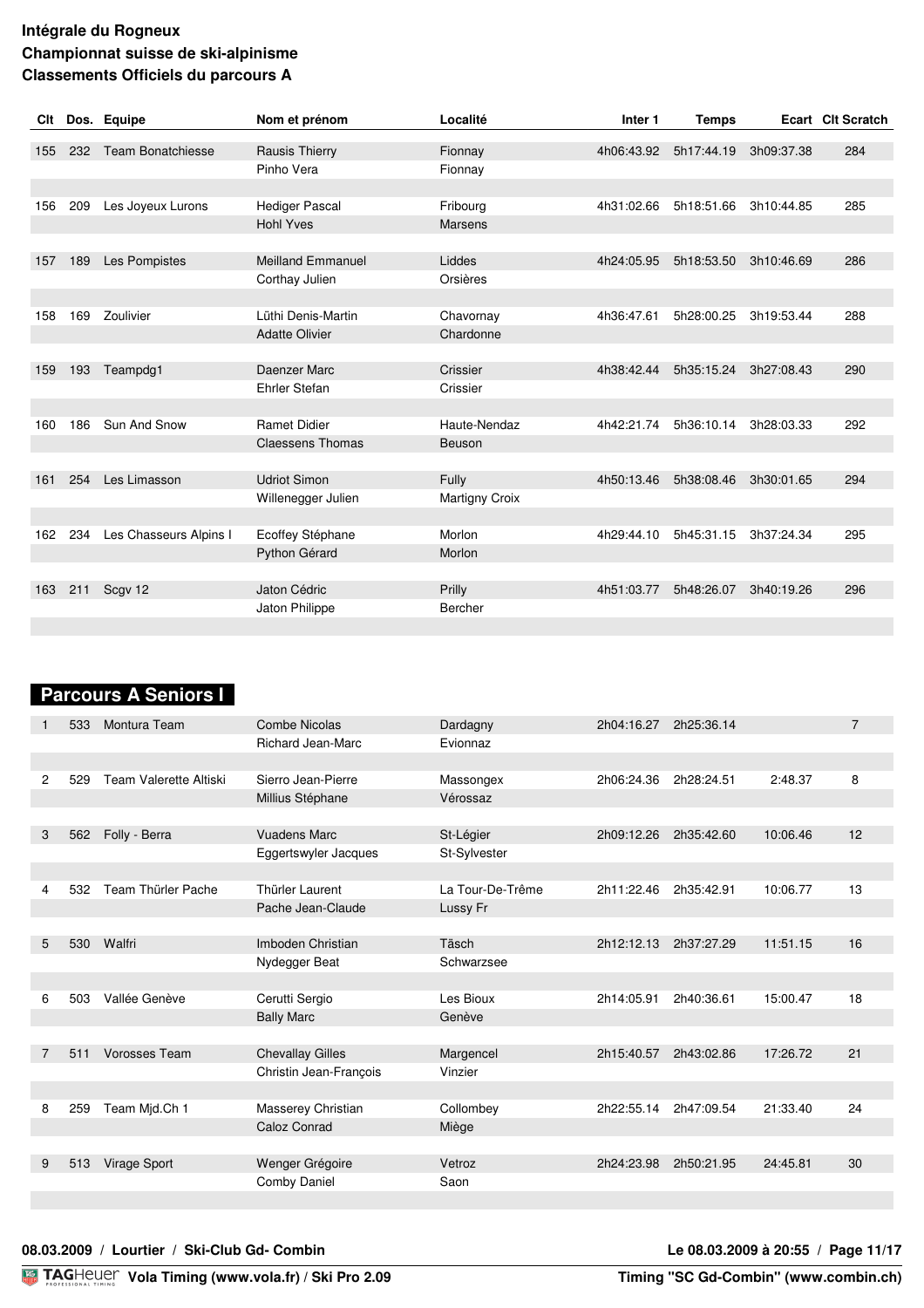| Clt               |     | Dos. Equipe                                 | Nom et prénom                                     | Localité                         | Inter 1               | <b>Temps</b>          |            | Ecart Clt Scratch |
|-------------------|-----|---------------------------------------------|---------------------------------------------------|----------------------------------|-----------------------|-----------------------|------------|-------------------|
| 10                | 515 | <b>Team New Bike</b>                        | Dal Molin Michel                                  | Collombey                        | 2h26:11.98            | 2h52:12.54            | 26:36.40   | 35                |
|                   |     |                                             | Delacoste Jean-Philippe                           | Monthey                          |                       |                       |            |                   |
|                   |     |                                             |                                                   |                                  |                       |                       |            |                   |
| 11                | 506 | Les Diables Rouges                          | Reichenbach Didier                                | Champsec                         |                       | 2h31:24.18 2h59:55.22 | 34:19.08   | 50                |
|                   |     |                                             | Berclaz Christophe                                | Villette                         |                       |                       |            |                   |
| $12 \overline{ }$ | 524 | <b>Team Tasca</b>                           | Imboden Heinrich                                  | Zermatt                          | 2h31:57.30            | 3h00:31.44            | 34:55.30   | 51                |
|                   |     |                                             | Imboden Konstanz                                  | Täsch                            |                       |                       |            |                   |
|                   |     |                                             |                                                   |                                  |                       |                       |            |                   |
| 13                | 534 | Ceux De Jean-Louis                          | <b>Farquet Patrice</b><br><b>Roduit Gilles</b>    | Le Levron<br>Verbier             | 2h35:39.19            | 3h04:57.80            | 39:21.66   | 62                |
|                   |     |                                             |                                                   |                                  |                       |                       |            |                   |
| 14                | 523 | Valais - Gruyère                            | Rama Serge                                        | Martigny-Croix                   | 2h32:11.94            | 3h05:11.05            | 39:34.91   | 63                |
|                   |     |                                             | Gonzalez Sébastien                                | Châtel-St-Denis                  |                       |                       |            |                   |
|                   |     |                                             |                                                   |                                  |                       |                       |            |                   |
| 15                |     | 512 Ski Club Morcles                        | <b>Hager Didier</b><br><b>Colliard Jean-Louis</b> | Lavey-Village<br>Châtel-St Denis | 2h38:22.57 3h10:00.81 |                       | 44:24.67   | 70                |
|                   |     |                                             |                                                   |                                  |                       |                       |            |                   |
| 16                | 536 | Overstim.S - Sport-Nature Guilhaume Nicolas |                                                   | Zinal                            |                       | 2h37:34.92 3h10:32.58 | 44:56.44   | 73                |
|                   |     |                                             | Sierro Jef                                        | Goumoens                         |                       |                       |            |                   |
| 17                | 505 | Cas Les Diablerets                          | Gilliéron Christophe                              | Morges                           |                       | 2h38:09.02 3h13:41.20 | 48:05.06   | 82                |
|                   |     |                                             | <b>Beaumont Olivier</b>                           | Lausanne                         |                       |                       |            |                   |
|                   |     |                                             |                                                   |                                  |                       |                       |            |                   |
| 18                | 278 | <b>Skibums</b>                              | <b>Tarantino Frank</b>                            | Rolle                            | 2h36:45.49            | 3h14:32.79            | 48:56.65   | 86                |
|                   |     |                                             | Jenny Christian                                   | Vandoeuvres                      |                       |                       |            |                   |
| 19                | 288 | Team Au Montagn'Art                         | Schwitzguebel René                                | Chernex                          | 2h48:37.91            | 3h15:04.78            | 49:28.64   | 87                |
|                   |     |                                             | <b>Pittet Emmanuel</b>                            | Blonay                           |                       |                       |            |                   |
|                   |     |                                             |                                                   |                                  |                       |                       |            |                   |
| 20                | 535 | <b>Team Doms</b>                            | <b>Praz Bertrand</b>                              | Fortunau                         | 2h38:57.86            | 3h17:10.65            | 51:34.51   | 89                |
|                   |     |                                             | <b>Rosset Blaise</b>                              | Corsier                          |                       |                       |            |                   |
| 21                | 280 | Ski-Cub Reppaz                              | Gabioud Bernard                                   | Orsieres                         |                       | 2h50:13.62 3h17:39.64 | 52:03.50   | 92                |
|                   |     |                                             | <b>Lattion Albert</b>                             | Orsieres                         |                       |                       |            |                   |
|                   |     |                                             |                                                   |                                  |                       |                       |            |                   |
| 22                |     | 312 Raysacchi                               | Sacchi Philippe                                   | Crozet                           | 2h41:56.98            | 3h19:20.03            | 53:43.89   | 93                |
|                   |     |                                             | Ray Jean-Luc                                      | Crozet                           |                       |                       |            |                   |
| 23                |     | 517 Team La Trace Saxé                      | Carron Justin                                     | Fully                            |                       | 2h49:15.40 3h21:21.50 | 55:45.36   | 98                |
|                   |     |                                             | Dorsaz Benoît                                     | Fully                            |                       |                       |            |                   |
|                   |     |                                             |                                                   |                                  |                       |                       |            |                   |
| 24                | 540 | Champsec Olympique                          | Troillet Jérôme<br><b>Troillet Michel</b>         | Versegères<br>Versegères         |                       | 2h45:56.68 3h21:43.96 | 56:07.82   | 100               |
|                   |     |                                             |                                                   |                                  |                       |                       |            |                   |
| 25                |     | 538 Privatair                               | Genre Philippe                                    | Gland                            | 2h46:20.51            | 3h23:57.72            | 58:21.58   | 108               |
|                   |     |                                             | Testaz Jean-Yves                                  | Crassier                         |                       |                       |            |                   |
| 26                | 510 | L'Anglogruyérienne                          | <b>Philpott David</b>                             | Puidoux                          | 2h47:13.33            | 3h26:32.71            | 1h00:56.57 | 115               |
|                   |     |                                             | Charrière Christian                               | <b>Bulle</b>                     |                       |                       |            |                   |
|                   |     |                                             |                                                   |                                  |                       |                       |            |                   |
| 27                | 273 | Scgv                                        | Grandjean Sébastien                               | <b>Bottens</b>                   | 2h57:48.26            | 3h26:50.36            | 1h01:14.22 | 116               |
|                   |     |                                             | Grandjean Priska                                  | <b>Bottens</b>                   |                       |                       |            |                   |
| 28                | 528 | Team Lys'Alp                                | Lanthmann Pierre-Bernard                          | Neirivue                         |                       | 2h47:01.75 3h28:06.93 | 1h02:30.79 | 121               |
|                   |     |                                             | Meyer Alain                                       | <b>Bulle</b>                     |                       |                       |            |                   |
|                   |     |                                             |                                                   |                                  |                       |                       |            |                   |
| 29                | 504 | Les Marindes                                | Tornare Jean-Jacques                              | Vouvry                           | 2h55:11.63            | 3h28:45.95            | 1h03:09.81 | 124               |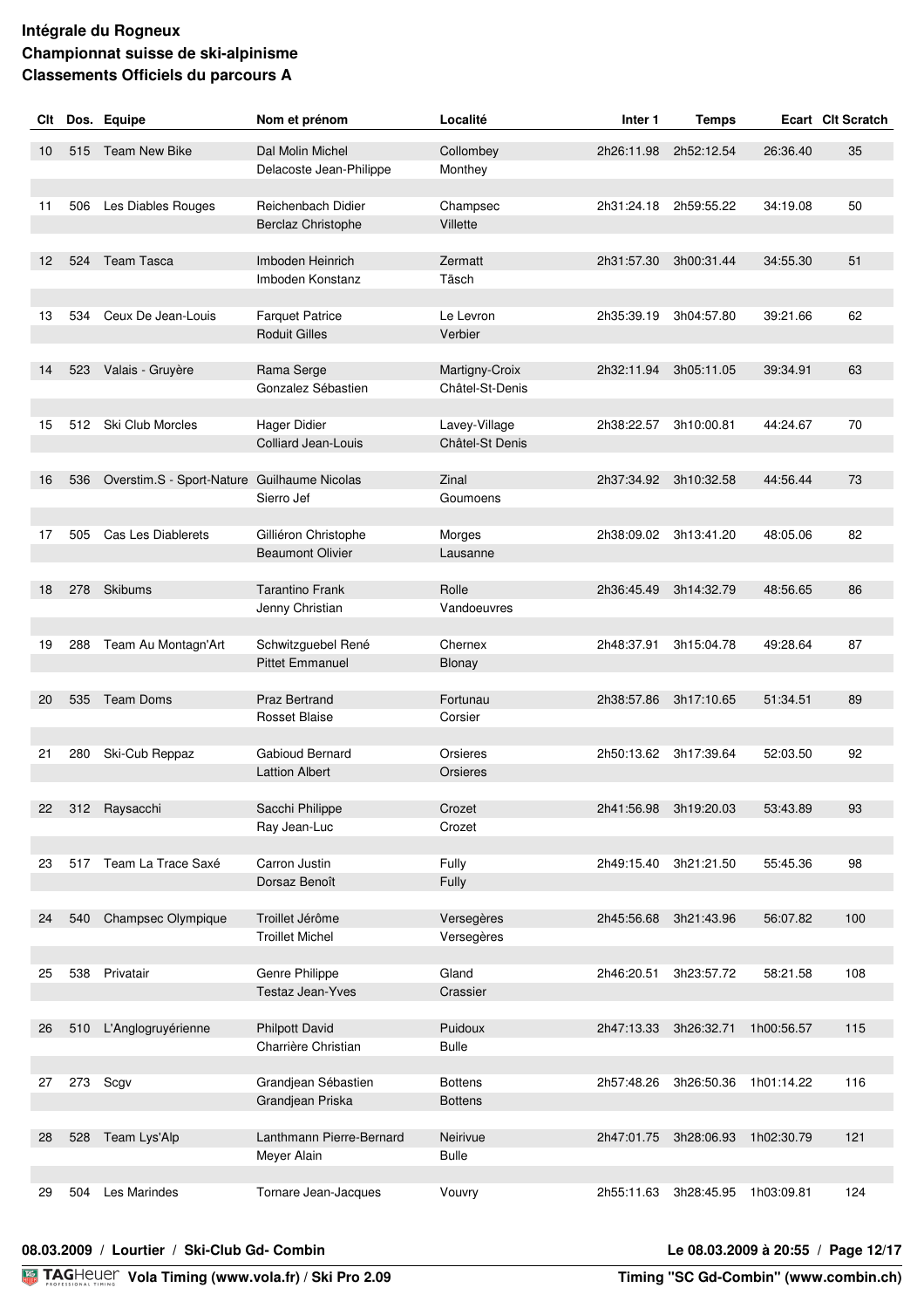| Clt |     | Dos. Equipe                     | Nom et prénom                                    | Localité                            | Inter 1    | <b>Temps</b>                     |            | Ecart Clt Scratch |
|-----|-----|---------------------------------|--------------------------------------------------|-------------------------------------|------------|----------------------------------|------------|-------------------|
|     |     |                                 | Barras Jean                                      | Hauteville                          |            |                                  |            |                   |
|     |     |                                 |                                                  |                                     |            |                                  |            |                   |
| 30  | 539 | Hyoka-Oxygène-Montagne          | <b>Bapst Pascal</b>                              | La Roche                            | 2h54:08.26 | 3h28:56.37                       | 1h03:20.23 | 125               |
|     |     |                                 | <b>Tinguely Patrick</b>                          | Ferpicloz                           |            |                                  |            |                   |
| 31  | 257 | Tuning Tex Team                 | Moulin Serge                                     | Vollèges                            | 2h59:05.79 | 3h29:43.62                       | 1h04:07.48 | 127               |
|     |     |                                 | <b>Beney Alain</b>                               | Grimisuat                           |            |                                  |            |                   |
|     |     |                                 |                                                  |                                     |            |                                  |            |                   |
| 32  | 525 | Ski Club Gd-Combin              | <b>Gard Martial</b>                              | Montagnier                          | 2h55:22.40 | 3h30:23.15                       | 1h04:47.01 | 129               |
|     |     |                                 | Maret Willy                                      | Montagnier                          |            |                                  |            |                   |
| 33  | 295 | <b>Bb</b>                       | <b>Estoppey Samuel</b>                           | Verbier                             | 3h00:00.23 | 3h30:31.34                       | 1h04:55.20 | 131               |
|     |     |                                 | Vigerust Arnfinn                                 | Basel                               |            |                                  |            |                   |
|     |     |                                 |                                                  |                                     |            |                                  |            |                   |
| 34  |     | 292 New Bike                    | Walpen Bernard<br>Rohrbach Jean-Daniel           | Bex<br>Bex                          | 2h57:16.86 | 3h30:41.37                       | 1h05:05.23 | 133               |
|     |     |                                 |                                                  |                                     |            |                                  |            |                   |
| 35  | 522 | Les Années 60                   | Mariétan Roger                                   | <b>Vald'illiez</b>                  | 2h56:04.45 | 3h31:09.26                       | 1h05:33.12 | 136               |
|     |     |                                 | Gillabert Denis                                  | Vald'illiez                         |            |                                  |            |                   |
|     |     |                                 |                                                  |                                     |            |                                  |            |                   |
| 36  | 286 | Les Lanfredants                 | <b>Vouilloz Florent</b><br><b>Moulin Vincent</b> | Martigny<br>Sembrancher             | 2h55:34.91 | 3h31:45.65                       | 1h06:09.51 | 138               |
|     |     |                                 |                                                  |                                     |            |                                  |            |                   |
| 37  | 294 | Mich Mich                       | Rossier Alain                                    | Lausanne                            | 3h03:45.84 | 3h33:10.39                       | 1h07:34.25 | 140               |
|     |     |                                 | <b>Rossier Quentin</b>                           | Lausanne                            |            |                                  |            |                   |
| 38  | 520 | Alpha-Jet                       | Délitroz Jean-Marcel                             | Cries - Vollèges                    | 2h53:23.83 | 3h36:58.98                       | 1h11:22.84 | 144               |
|     |     |                                 | Gaillard Jean-Louis                              | Riddes                              |            |                                  |            |                   |
|     |     |                                 |                                                  |                                     |            |                                  |            |                   |
| 39  | 521 | Team Levron-Montagnier          | Vaudan Philippe                                  | Montagnier                          | 3h01:22.66 | 3h37:04.56                       | 1h11:28.42 | 145               |
|     |     |                                 | Gay Pierre-Yves                                  | Le Levron                           |            |                                  |            |                   |
| 40  | 526 | Acpm                            | Clément Fabienne                                 | Villars-Sur-Glâne                   | 2h50:39.53 | 3h37:59.61                       | 1h12:23.47 | 147               |
|     |     |                                 | <b>Mauroux Patrice</b>                           | Autigny                             |            |                                  |            |                   |
|     |     |                                 |                                                  |                                     |            |                                  |            |                   |
| 41  | 537 | Saanenland li                   | Oehrli Hansruedi                                 | Gstaad                              | 2h56:19.01 | 3h38:25.29                       | 1h12:49.15 | 148               |
|     |     |                                 | Steffen Ruedi                                    | Saanen                              |            |                                  |            |                   |
| 42  | 260 | Accompagnimateurs En Liberté    | Gard Pierre-André                                | Versegères                          | 3h11:50.33 | 3h41:55.42 1h16:19.28            |            | 152               |
|     |     |                                 | Cappi Alexandre                                  | Trient                              |            |                                  |            |                   |
|     |     |                                 |                                                  |                                     |            |                                  |            |                   |
| 43  |     | 514 Les Traileurs Du Risoux Bis | Falcy Jean Pierre<br>Cretin Maitenaz Guy         | Bois D'amont<br><b>Bois D'amont</b> |            | 3h00:51.94 3h42:11.06 1h16:34.92 |            | 153               |
|     |     |                                 |                                                  |                                     |            |                                  |            |                   |
| 44  | 256 | Privatair Team 2                | <b>Schaffner Michel</b>                          | St-Cergue                           |            | 3h00:55.33 3h43:04.12 1h17:27.98 |            | 154               |
|     |     |                                 | <b>Bédat Cédric</b>                              | La Rippe                            |            |                                  |            |                   |
|     |     |                                 |                                                  |                                     |            |                                  |            |                   |
| 45  | 541 | Le Rialet                       | Charrière Roland<br>Vienne Alain                 | Vuadens<br>Vuadens                  | 2h59:40.89 | 3h44:07.81                       | 1h18:31.67 | 155               |
|     |     |                                 |                                                  |                                     |            |                                  |            |                   |
| 46  | 173 | Passe-Montagne                  | Mariaux Philippe                                 | Vionnaz                             | 3h15:52.76 | 3h45:50.29                       | 1h20:14.15 | 158               |
|     |     |                                 | Bernasconi Jean-Paul                             | Muraz (collombey)                   |            |                                  |            |                   |
| 47  |     | 502 Swiss-Estate                | Abbet Jean-Maurice                               | Chemin-Dessus                       | 3h06:31.63 | 3h45:59.63                       | 1h20:23.49 | 159               |
|     |     |                                 | Abbet Valentin                                   | Chemin-Dessus                       |            |                                  |            |                   |
|     |     |                                 |                                                  |                                     |            |                                  |            |                   |
| 48  | 314 | Féval-Lepori                    | Féval Guillaume                                  | Lausanne                            | 3h10:39.13 | 3h47:35.99                       | 1h21:59.85 | 161               |
|     |     |                                 | Lepori Dominico                                  | Le Mont-Sur-Lausanne                |            |                                  |            |                   |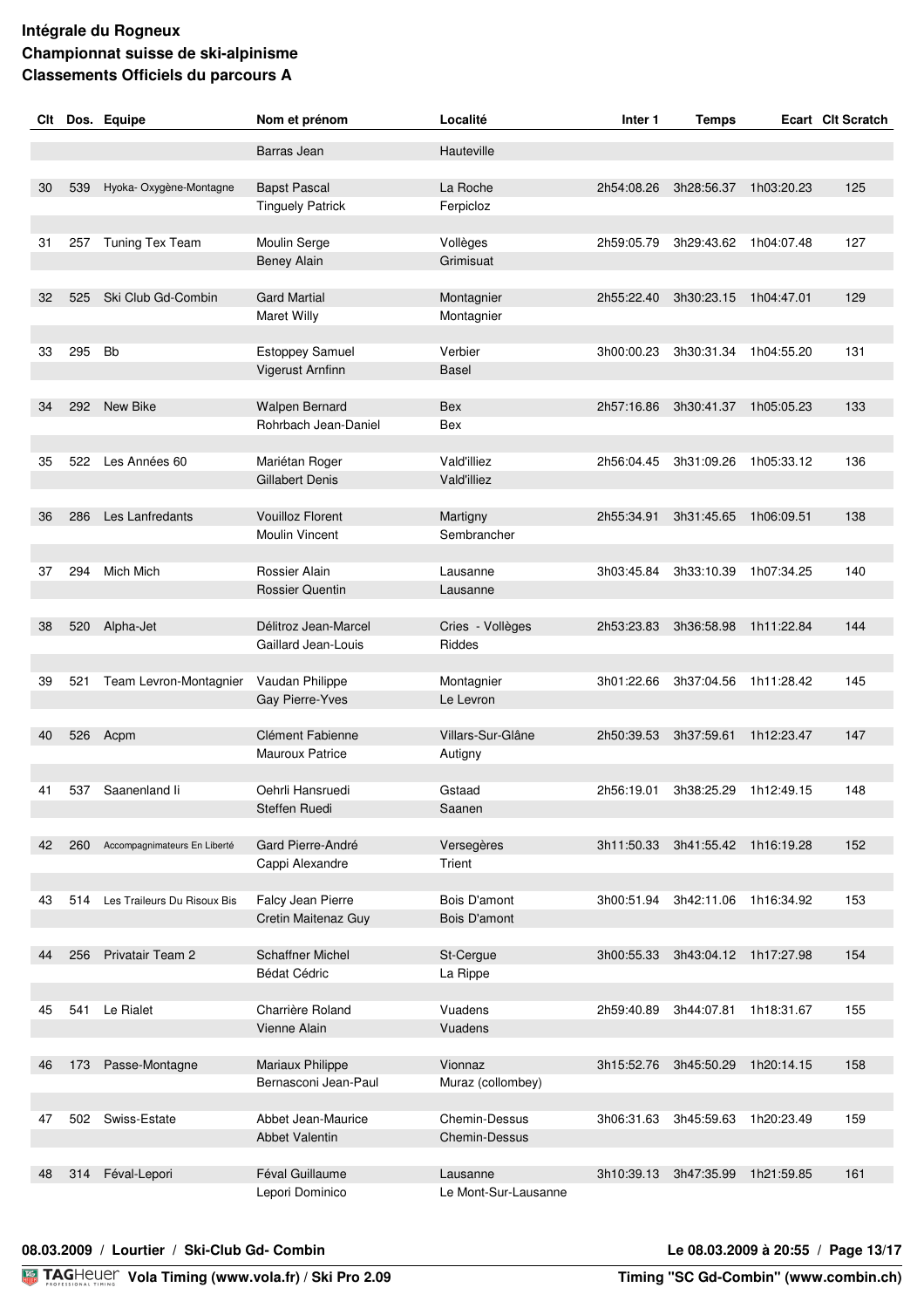| Clt |     | Dos. Equipe                        | Nom et prénom           | Localité         | Inter 1    | <b>Temps</b>                     |            | <b>Ecart Clt Scratch</b> |
|-----|-----|------------------------------------|-------------------------|------------------|------------|----------------------------------|------------|--------------------------|
|     |     |                                    |                         |                  |            |                                  |            |                          |
|     |     |                                    |                         |                  |            |                                  |            |                          |
| 49  | 508 | Briguet + Mathieu                  | Mathieu Daniel          | Susten           | 3h05:58.24 | 3h48:37.78                       | 1h23:01.64 | 163                      |
|     |     |                                    | Briguet Joël            | Chermignon       |            |                                  |            |                          |
|     |     |                                    |                         |                  |            |                                  |            |                          |
| 50  | 255 | Les Bleus                          | Carron Yvan             | Versegères       | 3h08:17.33 | 3h49:19.62                       | 1h23:43.48 | 165                      |
|     |     |                                    | Allaman Jean-Daniel     | Marnand          |            |                                  |            |                          |
| 51  | 509 | <b>Team Portes Brodard</b>         | <b>Brodard Eric</b>     | La Roche         | 3h07:27.56 | 3h50:09.44                       | 1h24:33.30 | 166                      |
|     |     |                                    | <b>Brodard Philippe</b> | La Roche         |            |                                  |            |                          |
|     |     |                                    |                         |                  |            |                                  |            |                          |
| 52  | 527 | Anniviers                          | Baumann René            | Ayer             | 3h15:27.17 | 3h54:58.69                       | 1h29:22.55 | 176                      |
|     |     |                                    | <b>Melly Raphy</b>      | Ayer             |            |                                  |            |                          |
|     |     |                                    |                         |                  |            |                                  |            |                          |
| 53  | 287 | Les Potes                          | <b>Pignat Thierry</b>   | Monthey          | 3h15:45.60 | 3h56:03.87                       | 1h30:27.73 | 178                      |
|     |     |                                    | Ogay Franck             | Vionnaz          |            |                                  |            |                          |
|     |     |                                    |                         |                  |            |                                  |            |                          |
| 54  | 265 | ???                                | <b>Fellay Charly</b>    | Versegères       | 3h21:53.93 | 3h56:39.14 1h31:03.00            |            | 179                      |
|     |     |                                    | Deslarzes José          | Prarreyer        |            |                                  |            |                          |
|     |     |                                    |                         |                  |            |                                  |            |                          |
| 55  |     | 272 Gfy I                          | <b>Muller Gabriel</b>   | <b>Buchillon</b> | 3h12:17.92 | 3h58:56.28                       | 1h33:20.14 | 187                      |
|     |     |                                    | <b>Garnier Laurent</b>  | Grandson         |            |                                  |            |                          |
|     |     |                                    |                         |                  |            |                                  |            |                          |
| 56  | 293 | Chasseral                          | Carnal Stéphane         | Lamboing         | 3h21:09.93 | 3h59:59.59                       | 1h34:23.45 | 190                      |
|     |     |                                    | Rossel Michèle          | <b>Nods</b>      |            |                                  |            |                          |
|     |     |                                    |                         |                  |            |                                  |            |                          |
| 57  | 267 | Les Sans Nom                       | Ducrey Jean-Marc        | Ardon            | 3h17:05.34 | 4h02:18.78                       | 1h36:42.64 | 196                      |
|     |     |                                    | Disner Jean-Luc         | Sion             |            |                                  |            |                          |
|     |     |                                    |                         |                  |            |                                  |            |                          |
| 58  | 266 | Hélène Et Le Garçon                | Devantéry Johny         | Champzabé        | 3h21:28.30 | 4h06:36.08                       | 1h40:59.94 | 206                      |
|     |     |                                    | Devantéry Hélène        | Champzabé        |            |                                  |            |                          |
| 59  | 277 | Les Granges                        | Bonnet Claude-Alain     | La Tour-De-Trême | 3h22:19.29 | 4h10:16.86                       | 1h44:40.72 | 210                      |
|     |     |                                    | Jaquet Benoit           | La Tour-De-Trême |            |                                  |            |                          |
|     |     |                                    |                         |                  |            |                                  |            |                          |
| 60  | 275 | Les Cols Blancs                    | Keller Jean-Pierre      | Cartigny         | 3h33:49.38 | 4h11:04.30                       | 1h45:28.16 | 211                      |
|     |     |                                    | Honsberger Olivier      | Gland            |            |                                  |            |                          |
|     |     |                                    |                         |                  |            |                                  |            |                          |
| 61  |     | 284 Fan'S Club Mieto & Bjorn Daehl | Michaud Thierry         | Médières         | 3h34:30.87 | 4h12:24.87 1h46:48.73            |            | 213                      |
|     |     |                                    | Morend Philippe         | Verbier          |            |                                  |            |                          |
|     |     |                                    |                         |                  |            |                                  |            |                          |
| 62  |     | 542 Care Vevey                     | <b>Umbehr Marc</b>      | Lausanne         |            | 3h28:55.28 4h14:11.77 1h48:35.63 |            | 216                      |
|     |     |                                    | Weber Jean Marc         | Peseux           |            |                                  |            |                          |
|     |     |                                    |                         |                  |            |                                  |            |                          |
| 63  |     | 274 Team Chuv                      | <b>Duscher Yves</b>     | Renens           | 3h34:08.03 | 4h14:56.39                       | 1h49:20.25 | 217                      |
|     |     |                                    | Hager-Jaggi Françoise   | Lavey-Village    |            |                                  |            |                          |
|     |     |                                    |                         |                  |            |                                  |            |                          |
| 64  | 270 | La Deuche Du Rogneux               | Perraudin Frédéric      | Le Châble        | 3h44:00.72 | 4h16:15.40                       | 1h50:39.26 | 219                      |
|     |     |                                    | <b>Fumeaux Eric</b>     | Villette         |            |                                  |            |                          |
|     |     |                                    |                         |                  |            |                                  |            |                          |
| 65  | 531 | <b>Weekend Worriors</b>            | Nicolet Philippe        | Bougy-Villars    | 3h35:15.01 | 4h17:20.35                       | 1h51:44.21 | 221                      |
|     |     |                                    | Oederlin Simon          | Thônex           |            |                                  |            |                          |
|     |     |                                    |                         |                  |            |                                  |            |                          |
| 66  | 271 | <b>Chouettes Team</b>              | Purro Jean-Marc         | La Roche         | 3h41:10.67 | 4h17:45.95                       | 1h52:09.81 | 223                      |
|     |     |                                    | Gachoud Frédéric        | Pont Veveyse     |            |                                  |            |                          |
| 67  | 263 | Les Broyards                       | <b>Berchten Eric</b>    | Granges-Marnand  | 3h34:36.91 | 4h17:58.95 1h52:22.81            |            | 224                      |
|     |     |                                    | Cosendai Stéphane       | Sassel           |            |                                  |            |                          |
|     |     |                                    |                         |                  |            |                                  |            |                          |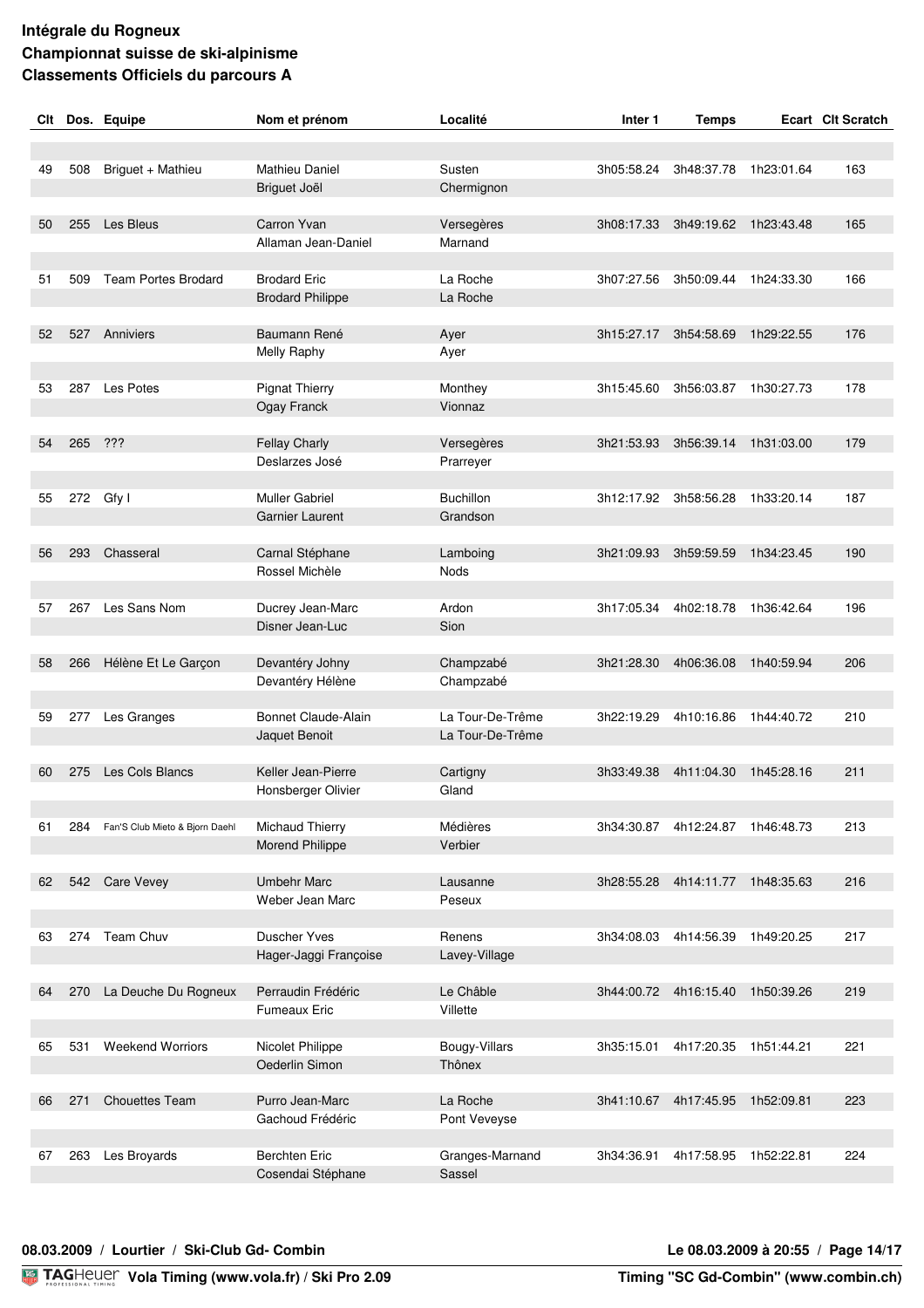| Clt |     | Dos. Equipe                   | Nom et prénom             | Localité        | Inter 1    | <b>Temps</b>                     |            | <b>Ecart Clt Scratch</b> |
|-----|-----|-------------------------------|---------------------------|-----------------|------------|----------------------------------|------------|--------------------------|
| 68  | 276 | Salève                        | <b>Besson Antoine</b>     | Veyrier         | 3h43:19.08 | 4h18:17.76                       | 1h52:41.62 | 227                      |
|     |     |                               | Huynh-Khuong Pierre-André | Vessy           |            |                                  |            |                          |
|     |     |                               |                           |                 |            |                                  |            |                          |
| 69  | 285 | Ski Club St-Gingolph          | Moulin Véronique          | St-Gingolph     | 3h40:45.51 | 4h19:24.92 1h53:48.78            |            | 229                      |
|     |     |                               | Moulin Christophe         | St Gingolph     |            |                                  |            |                          |
| 70  | 519 | <b>Team Buffalo</b>           | Béguelin Serge            | St-Gingolph     | 3h34:18.31 | 4h21:37.08                       | 1h56:00.94 | 234                      |
|     |     |                               | Fai Pierre-André          | St-Gingolph     |            |                                  |            |                          |
|     |     |                               |                           |                 |            |                                  |            |                          |
| 71  | 183 | Team Soupapes                 | Perret Cédric             | Choex           | 3h29:49.02 | 4h24:47.20                       | 1h59:11.06 | 241                      |
|     |     |                               | Caillet-Bois Etienne      | Val-D'illiez    |            |                                  |            |                          |
| 72  | 289 | Du Gars Mât Rey               | Zanolo Alain              | Les Marécottes  | 3h50:22.52 | 4h28:59.96                       | 2h03:23.82 | 250                      |
|     |     |                               | <b>Richner Philippe</b>   | Martigny        |            |                                  |            |                          |
|     |     |                               |                           |                 |            |                                  |            |                          |
| 73  |     | 283 Momo +                    | Hoffmann Damien           | Oron-La-Ville   | 3h50:00.89 | 4h31:10.61                       | 2h05:34.47 | 251                      |
|     |     |                               | <b>Mischler Maurice</b>   | Epalinges       |            |                                  |            |                          |
| 74  | 290 | Team Le Lussy                 | Droux Philippe            | Châtel-St-Denis | 3h44:12.05 | 4h31:21.68                       | 2h05:45.54 | 253                      |
|     |     |                               | <b>Richoz Olivier</b>     | Châtel-St-Denis |            |                                  |            |                          |
|     |     |                               |                           |                 |            |                                  |            |                          |
| 75  | 264 | Fouly08                       | <b>Boillat Alexandre</b>  | Boudry          | 3h52:02.16 | 4h32:54.31                       | 2h07:18.17 | 258                      |
|     |     |                               | Deagostini Olivier        | Colombier       |            |                                  |            |                          |
| 76  | 258 | Le Vigneron Et Le Dégustateur | Lovey Joël                | Orsières        | 3h48:45.11 | 4h37:44.71                       | 2h12:08.57 | 263                      |
|     |     |                               | Caloz Bertrand            | Noës            |            |                                  |            |                          |
|     |     |                               |                           |                 |            |                                  |            |                          |
| 77  | 269 | Les Bouts De Bois             | Corthay Bernard           | Vollèges        | 3h55:59.19 | 4h42:01.36                       | 2h16:25.22 | 267                      |
|     |     |                               | <b>Frossard Thomas</b>    | Vollèges        |            |                                  |            |                          |
| 78  | 516 | Boudiou                       | Schnepp Roland            | Lausanne        | 3h55:11.55 | 4h54:31.67                       | 2h28:55.53 | 272                      |
|     |     |                               | Delarive Joakim           | <b>Belmont</b>  |            |                                  |            |                          |
|     |     |                               |                           |                 |            |                                  |            |                          |
| 79  | 282 | Les Medierains                | Michellod Florian         | Médières        | 4h07:30.42 | 4h58:59.52                       | 2h33:23.38 | 279                      |
|     |     |                               | <b>Michellod Maurice</b>  | Verbier         |            |                                  |            |                          |
| 80  |     | 262 Dorsaz-Carron             | Dorsaz Yves-André         | Fully           |            | 4h12:27.00 5h00:52.48 2h35:16.34 |            | 281                      |
|     |     |                               | Carron Jean               | Fully           |            |                                  |            |                          |
|     |     |                               |                           |                 |            |                                  |            |                          |
| 81  |     | 261 Grancy                    | Cuenot Jean               | Lausanne        | 4h44:34.01 | 5h37:45.34                       | 3h12:09.20 | 293                      |
|     |     |                               | Oeuvray Vivien            | Mont Pèlerin    |            |                                  |            |                          |
| 82  | 281 | Coup De Foudre                | Merminod Ferrari Gilbert  | Verbier         | 5h04:38.41 | 5h58:22.94                       | 3h32:46.80 | 297                      |
|     |     |                               | Lubrano Alexandre         | Verbier         |            |                                  |            |                          |
|     |     |                               |                           |                 |            |                                  |            |                          |
| 83  |     | 268 Le Mont                   | Gerritzen Frank           | Lausanne        | 4h44:53.29 | 6h07:16.28                       | 3h41:40.14 | 298                      |
|     |     |                               | Dubois Thomas             | Jouxtens-Mézery |            |                                  |            |                          |
| 84  | 296 | Voupie                        | Pierret Jacques           | Corminboeuf     | 4h49:44.53 | 6h08:50.48                       | 3h43:14.34 | 299                      |
|     |     |                               | <b>Vouilloz Vincent</b>   | Fribourg        |            |                                  |            |                          |
|     |     |                               |                           |                 |            |                                  |            |                          |
| 85  | 279 | Les Gloutons                  | Pedroletti Hubert         | Troistorrents   | 4h59:31.60 | 6h25:15.96                       | 3h59:39.82 | 300                      |
|     |     |                               | Jordan Pascal             | Fully           |            |                                  |            |                          |

# **Parcours A Seniors II**

| TAGHeuer Vola Timing (www.vola.fr) / Ski Pro 2.09 |                                             |     |                  |               | Timing "SC Gd-Combin" (www.combin.ch) |                       |                                    |
|---------------------------------------------------|---------------------------------------------|-----|------------------|---------------|---------------------------------------|-----------------------|------------------------------------|
|                                                   | 08.03.2009 / Lourtier / Ski-Club Gd- Combin |     |                  |               |                                       |                       | Le 08.03.2009 à 20:55 / Page 15/17 |
|                                                   |                                             | 546 | Team Leukersonne | Mathieu Armin | <b>Albinen</b>                        | 2h17:55.80 2h44:44.08 | 22                                 |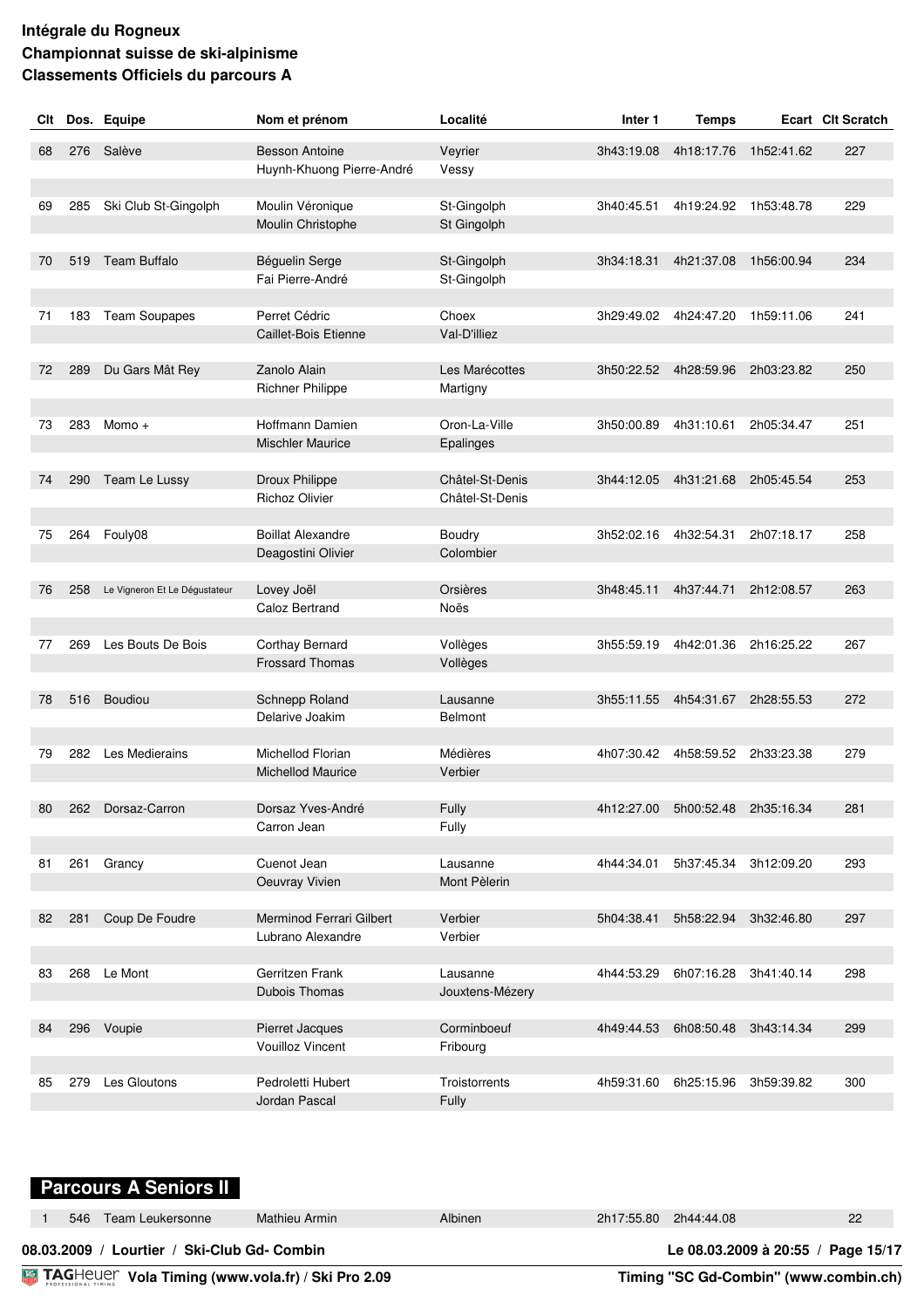| Clt |     | Dos. Equipe            | Nom et prénom                         | Localité                 | Inter 1    | <b>Temps</b>                     |            | Ecart Clt Scratch |
|-----|-----|------------------------|---------------------------------------|--------------------------|------------|----------------------------------|------------|-------------------|
|     |     |                        | Lehner Roby                           | Ferden                   |            |                                  |            |                   |
|     |     |                        |                                       |                          |            |                                  |            |                   |
| 2   | 549 | Do Tsapuets            | Dévaud Daniel                         | Semsales                 | 2h15:05.47 | 2h48:58.43                       | 4:14.35    | 28                |
|     |     |                        | Oguey Georges                         | Monthey                  |            |                                  |            |                   |
|     |     |                        |                                       |                          |            |                                  |            |                   |
| 3   | 557 | <b>SC Evionnaz</b>     | Beney Raymond<br><b>Monnet Hubert</b> | Evionnaz<br>Haute-Nendaz | 2h23:07.86 | 2h52:13.61                       | 7:29.53    | 36                |
|     |     |                        |                                       |                          |            |                                  |            |                   |
| 4   | 545 | C.S. Vallée Du Flon    | <b>Bossel Gérald</b>                  | Fiaugères                | 2h25:14.82 | 2h55:29.48                       | 10:45.40   | 44                |
|     |     |                        | <b>Currat Philippe</b>                | Le Crêt                  |            |                                  |            |                   |
|     |     |                        |                                       |                          |            |                                  |            |                   |
| 5   | 550 | <b>Tout Schuss</b>     | <b>Ryter Daniel</b><br>Pasquier Wim   | Lausanne<br>Chamby       | 2h32:05.41 | 3h03:50.93                       | 19:06.85   | 57                |
|     |     |                        |                                       |                          |            |                                  |            |                   |
| 6   | 551 | Les Irréductibles      | <b>Florey Norbert</b>                 | Loc                      | 2h36:11.51 | 3h04:45.29                       | 20:01.21   | 61                |
|     |     |                        | Sonnentrücker Fidelis                 | Visp                     |            |                                  |            |                   |
|     |     |                        |                                       |                          |            |                                  |            |                   |
| 7   | 300 | Darbellay / Farquet    | Farquet Jean Marc                     | Le Cotterg<br>Liddes     | 2h46:01.58 | 3h17:31.41                       | 32:47.33   | 91                |
|     |     |                        | Darbellay William                     |                          |            |                                  |            |                   |
| 8   | 307 | André Et Michel        | Gillioz Michel                        | Ayent                    | 2h52:16.90 | 3h25:37.92                       | 40:53.84   | 112               |
|     |     |                        | Sierro André                          | Sion                     |            |                                  |            |                   |
|     |     |                        |                                       |                          |            |                                  |            |                   |
| 9   | 305 | Gssig                  | Artique Pierre-Alain                  | Versoix                  | 3h04:30.44 | 3h39:46.29                       | 55:02.21   | 149               |
|     |     |                        | <b>Pittet Alain</b>                   | St Symphorien            |            |                                  |            |                   |
| 10  | 547 | Saanenland I           | Grundisch Hanspeter                   | Gstaad                   | 3h17:36.98 | 4h05:05.24                       | 1h20:21.16 | 203               |
|     |     |                        | <b>Linder Ernst</b>                   | Gsteig                   |            |                                  |            |                   |
|     |     |                        |                                       |                          |            |                                  |            |                   |
| 11  | 301 | Ski-Club Qnd 1         | De Lattre Antoine                     | La Tour-De-Peilz         | 3h37:04.30 | 4h17:59.92                       | 1h33:15.84 | 225               |
|     |     |                        | De L'epée Edouard                     | Genève                   |            |                                  |            |                   |
| 12  | 306 | Physio-Ski Vs          | Fournier Sarah                        | Martigny                 | 3h39:07.92 | 4h19:13.74                       | 1h34:29.66 | 228               |
|     |     |                        | Rossier Eloi                          | Le Châble                |            |                                  |            |                   |
|     |     |                        |                                       |                          |            |                                  |            |                   |
| 13  |     | 548 Les Dahus          | <b>Grenat Gilles</b>                  | La Forclaz               | 3h14:45.63 | 4h26:50.43                       | 1h42:06.35 | 244               |
|     |     |                        | Michaud Jean-Louis                    | Vacheresse               |            |                                  |            |                   |
| 14  | 310 | Les Frères Jacques     | Girardin Jean-Paul                    | Evilard                  | 3h52:48.39 | 4h33:20.69                       | 1h48:36.61 | 260               |
|     |     |                        | <b>Walder Pierre-Alain</b>            | Confignon                |            |                                  |            |                   |
|     |     |                        |                                       |                          |            |                                  |            |                   |
| 15  | 298 | Sophi                  | Theytaz Philippe                      | Sierre                   |            | 3h43:51.17 4h34:37.17 1h49:53.09 |            | 261               |
|     |     |                        | Béroz Anne-Sophie                     | Miège                    |            |                                  |            |                   |
| 16  |     | 297 Vendanges Flétries | Fellay Christian                      | Belmont                  | 3h57:19.80 | 4h38:12.28                       | 1h53:28.20 | 264               |
|     |     |                        | Augros Claude Rolf                    | Savigny                  |            |                                  |            |                   |
|     |     |                        |                                       |                          |            |                                  |            |                   |
| 17  | 543 | Les Morgiens           | <b>Bianchin Mireille</b>              | Morges                   | 3h51:58.39 | 4h40:00.06                       | 1h55:15.98 | 265               |
|     |     |                        | <b>Bianchin Damien</b>                | Morges                   |            |                                  |            |                   |
| 18  | 309 | Pointe De L'Au         | Schouller Jean-Marc                   | Le Landeron              | 4h05:55.44 | 4h58:46.61                       | 2h14:02.53 | 278               |
|     |     |                        | Voillat Dominique                     | Le Landeron              |            |                                  |            |                   |
|     |     |                        |                                       |                          |            |                                  |            |                   |
| 19  |     | 303 Les Places         | <b>Fellay Martial</b>                 | Versegères               | 4h23:17.63 | 5h21:55.69                       | 2h37:11.61 | 287               |
|     |     |                        | Fellay Marie-Jo.                      | Versegères               |            |                                  |            |                   |
| 20  | 220 | Gfy                    | Andrey Jean-Claude                    | Penthalaz                | 4h25:22.33 | 5h30:07.05                       | 2h45:22.97 | 289               |
|     |     |                        | Oberson Jean-Marc                     | Semsales                 |            |                                  |            |                   |
|     |     |                        |                                       |                          |            |                                  |            |                   |